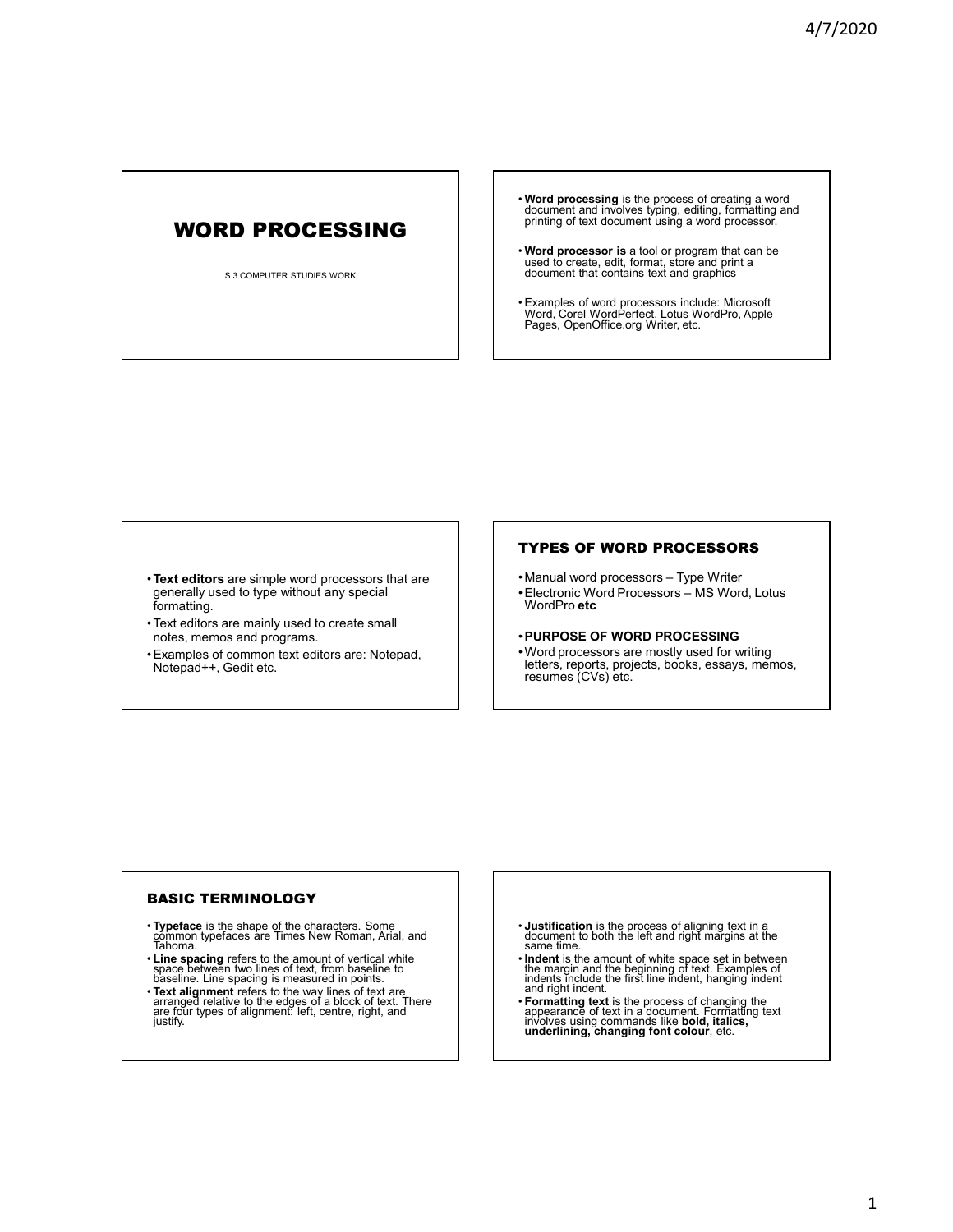- **Editing text** refers to the process of making changes to the content of an existing document. Editing text involves commands like **cut, paste, overtype, undo, insert, and delete.**
- **Copy**  To place selected text on the clipboard, without removing it from its current location.
- **Cut**  To remove selected text from its current position and place it on the clipboard. Copy and paste duplicated text, while Cut and paste moves text to a new location.
- **The clipboard** is an area of memory in which you can store copied or cut text, graphics or any other items temporarily before being pasted into other locations**.**
- The **paste special** feature helps to avoid pasting text with all its formatting. The paste special feature provides more control over what to paste.
- **Header-** The header refers to text that appears in the top margin of all pages in a document.
- **Footer -** The footer refers to text that appears in the bottom margin of all pages in a document.

- **Ruler Y**ou can use the ruler to set the indent, margin and tab markers. Avoid using the space bar to align text!
- **Tabs Stops** tab stops are places where text can be made to line up. You can set a tab stop by clicking on the ruler bar at the desired position.
- **Hard Copy** A copy of a document printed out on physical paper.
- **Soft Copy** A copy of a document that is stored on a disk or other computer storage device.
- **Overtype Mode** Also called overwrite mode, causes any characters you type to replace ("overtype") the characters at the cursor. You can switch between cháracters at thé cursor. You can switch betwéen<br>overtype mode and insert mode by pressing the insert<br>key.
- **Paragraph** The text between one paragraph break<br> and the next. A paragraph break is inserted by<br> pressing Enter key.
- **Save**  To write the document's current state from RAM to a storage device.
- **Proofreading** is the process of reviewing a document to ensure the accuracy of its content. Proof reading tools include spelling and grammar check (F7), thesaurus, etc.

# OTHER DEFINITIONS OF TERMINOLOGIES

- •**Page orientation**  is the layout of a page in which a rectangular page is oriented for normal viewing.
- •**Type of orientation**
- •**Portrait** is the layout of a page in which the height of a page is greater than the width
- •**Landscape** is the layout of a page where the width is greater than the height
- **Paragraph spacing**. This determines the amount of space above or below a paragraph.
- **Formatting a document**. Is the process of improving on the appearance of a document involving formatting text, setting margins, borders and shading, page layout, paper size and orientation
- **Tab stops**. Are places where text can be made to line up. You can use the ruler to set manual tab stops at the left side, middle, and right side of your document.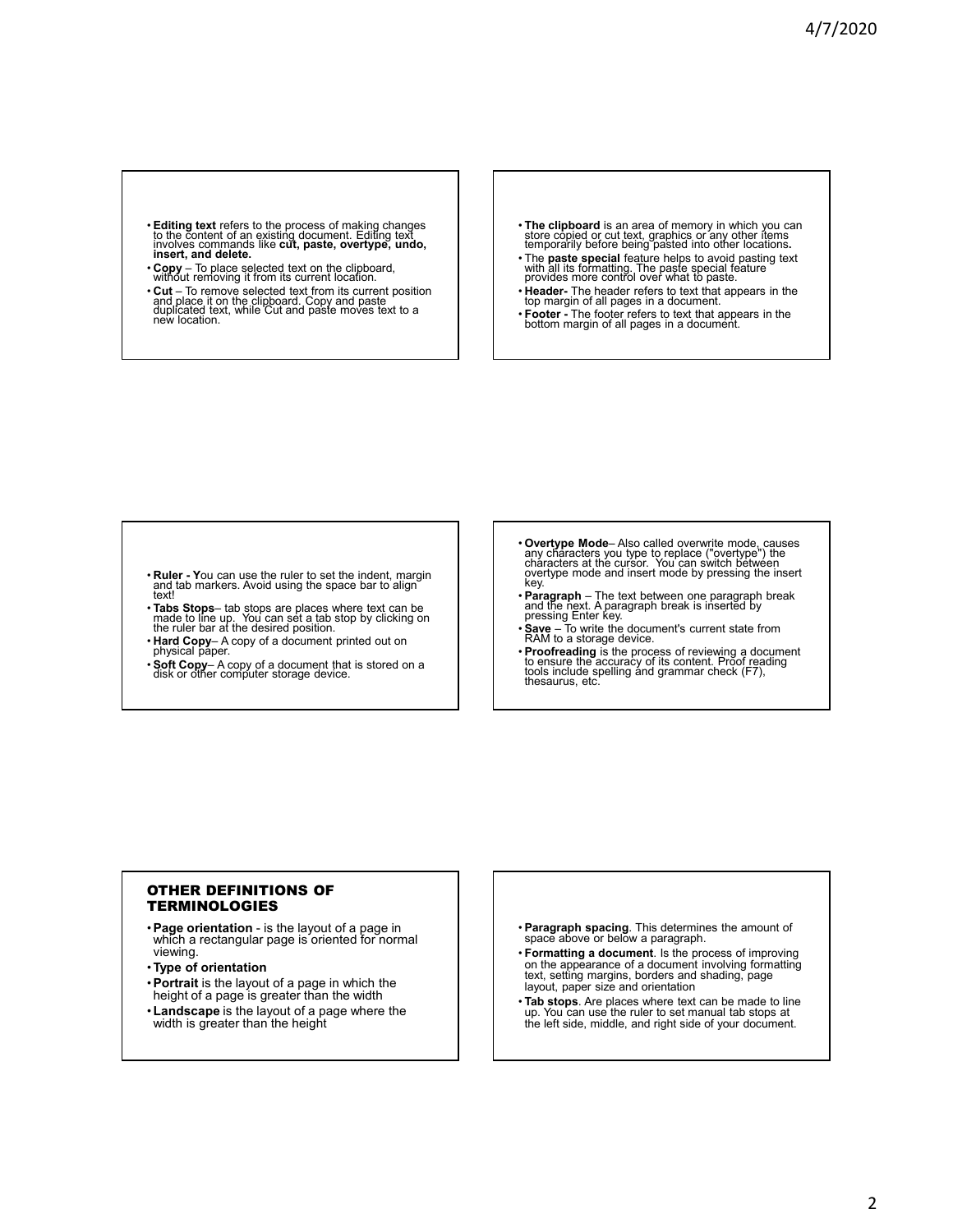- **Format painter** copies formatting from one place, which can be applied to another place
- Document views. These include; *Normal view*, which shows formatting such as line spacing, font, point size, italics, etc. Web layout view enables you to view your document as it would appear in a view of provest in the outline form
- **Blocking or highlighting text**. Is the selecting of text to make it ready for manipulation and modification
- •**Sorting**. Is the arranging of a list of text say paragraphs, lines, words, etc, in either Ascending or Descending order Alphabetically
- A **superscript**. Is a word processing tool that places text above another, e.g. X<sup>2</sup>
- A **subscript**. Is a word processing tool that places text below another, e.g.  $X_2$

- **Borders and shadings**. This involves enclosing text or objects in a frame and a decoration or painting.
- 
- **Page break**. This is used to terminate a page prematurely or by force.
- **Gutter margin**. A gutter margin setting adds extra space to the side margin or top margin of a document that you plan to bind. A gutter margin helps to ensure that text is not hidden by the binding.
- **Page margins**. Are the blank spaces around the edges of the page. Text & graphics are inserted in the printable area between margins. However, headers, footers and page numbers can be inserted in the margins

#### • **Print preview**

- It is a feature in an application program that enables users to have a view in their document the way it would look if printed.
- • 2) **What is the difference between cut –paste and copy-paste**
- **Cut and paste** collects and remove part of the document from one location to another without leaving the original text in place.
- **Copy-paste** duplicates the original part of the document in place

#### COMMON FEATURES OF WORD PROCESSING APPLICATIONS

- **Word Wrap:** is a feature allows a user to type continuously without pressing the enter key at the end of the end of the line.
- **Text wrap**. Is a facility allowing text to surround
- embedded features such as pictures, tables, etc. • **Find:** allows the user to locate all occurrences of a
- particular character, word or phrase. • **Replace:** allows the user to substitute existing
- characters, words or phrases with the new ones.
- **Spell checker:** allows the user to check spellings of the whole document at one time or to check and even correct the spelling of individual words as they are typed (Autocorrect)
- **Grammar checker:** this reports grammatical errors, usually by a wavy green line, and suggests ways to correct them.
- **Thesaurus:** suggests alternative words with the same meaning (synonyms) for use in the document.
- **Mail Merge:** This is feature used to create similar letters to be sent to several people. The names and addresses of each person can be merged with one single main document.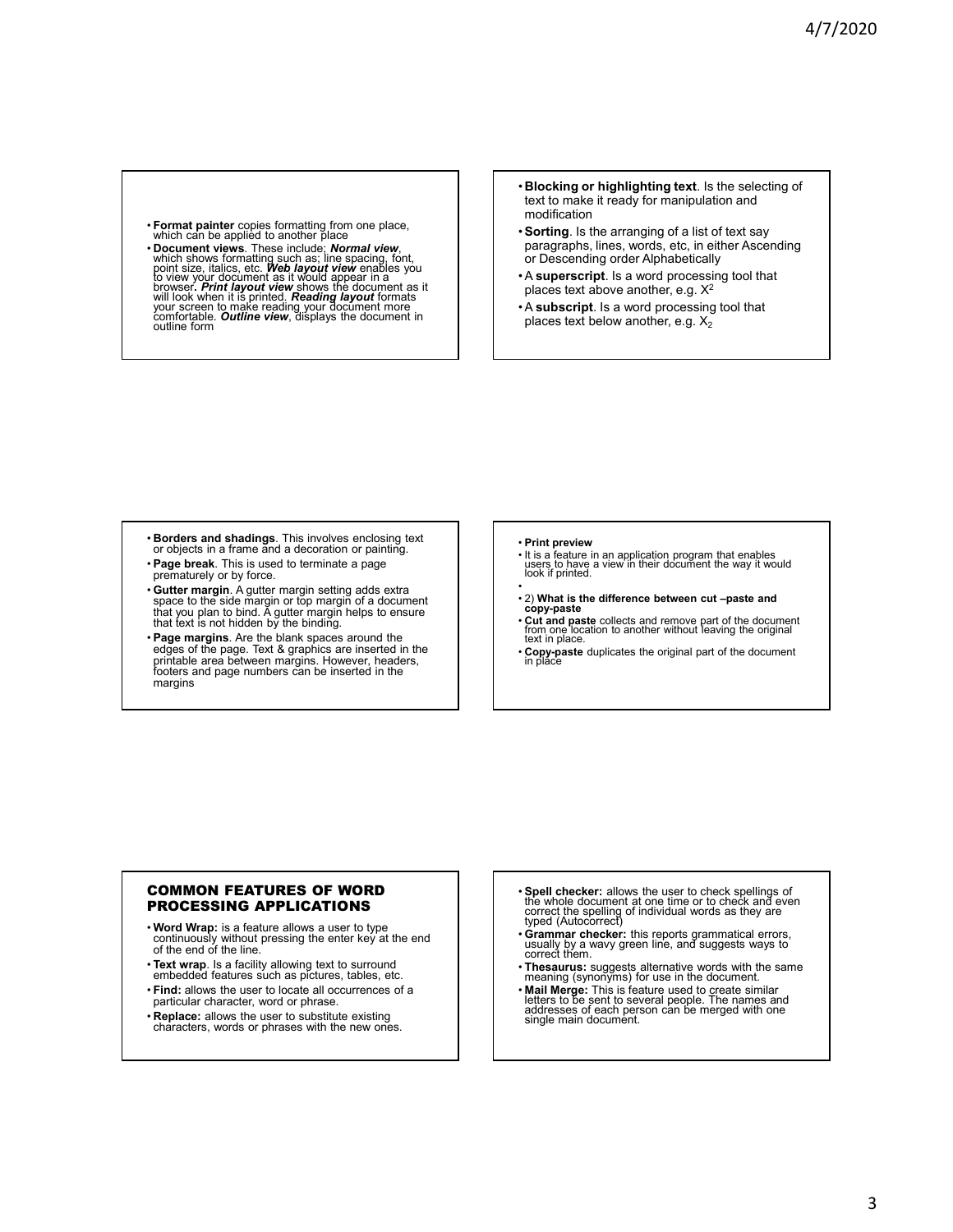- **Automatic page numbering:** numbers the pages automatically in a document
- •**Tables:** allow users to organize information into rows and columns.
- **Multi-columns:** arranges text into two or more columns that look similar to newspaper or magazine
- **Drop cap –** Formats the first letter in paragraph to be dropped across two or more lines.
- **Clipart:**, refers to pre-made images about various subjects used to illustrate concepts in documents.
- **Templates:** establish the initial document layouts and formats for various document types. • **Printing:** allows a user to obtain a hard copy of a document from the printer.
- **Word Count:** Establishes the number of words, characters, paragraphs, etc. in a document.
- **Headers and Footers:** Used to insert text in the top and bottom margin through the document.
- **Footnotes** and **Endnotes** are used as references that provide additional information about a word or phrase within a document. • **Insert** and **Delete** allows a user to add and remove portions of text while editing document.

## COMMON PARTS OF A WORD PROCESSOR

- **Title bar**—indicates the task currently running. On the right hand side of the title are the minimize, restore/minimize and close buttons
- **Menu bar**—provides the user with a group of commands that are used to manipulate the document
- **Tool bars**—consist of sets of command buttons for quick execution of frequently used groups of commands.
- **Document window**—this is the working area where the mt is created.
- **Status bar**—Displays information that the user may need to know such as the current position of the insertion point,<br>progress, edit mode, etc.

#### ADVANTAGES OF ELECTRONIC WORD PROCESSOR OVER TYPE WRITERS

- Word processors can save softcopies for future use **while** with a type writer; a document has to be fully retyped if needed again.
- During typing with a word processor, it is possible to undo a mistake, **while** any error made with a type writer is immediately impacted on the printout.
- A type writer prints one character at a time **while** a word processor prints many pages at a time.
- There is a variety of quick text formatting features such as bold, italic, underline, colour, etc. in a word processor **whereas** there are limited formatting options with a typewriter.

- A word processor provides grammar and spell check options **whereas** a typewriter cannot help in spell checking.
- It is easier to insert graphics and drawings in a word processor **yet** it is not easy to draw with a type writer.
- A word processor allows the user to type continuously<br>without pressing the enter key at the end of each line<br>(word wrap) whereas the user needs to advance the<br>lever of a typewriter manually, at the end of every line.
- It is very simple to align text in a document to Left, Centre, Right or Justified **whereas** with a type writer, one has to manually align the text, which is very difficult.
- A word processor has edit features such as Copy and Paste in which repeatedly occurring text in a document can be copied to and pasted from the clipboard **whereas** a type writer has no clipboard.
- A word processor can work on many pages at a go by inserting pages numbers, footers, headers, watermarks, etc. **whereas** a type writer works on one page at a time.
- A type writer makes a lot of noise during its operation as **compared** to a word processor which is relatively quiet.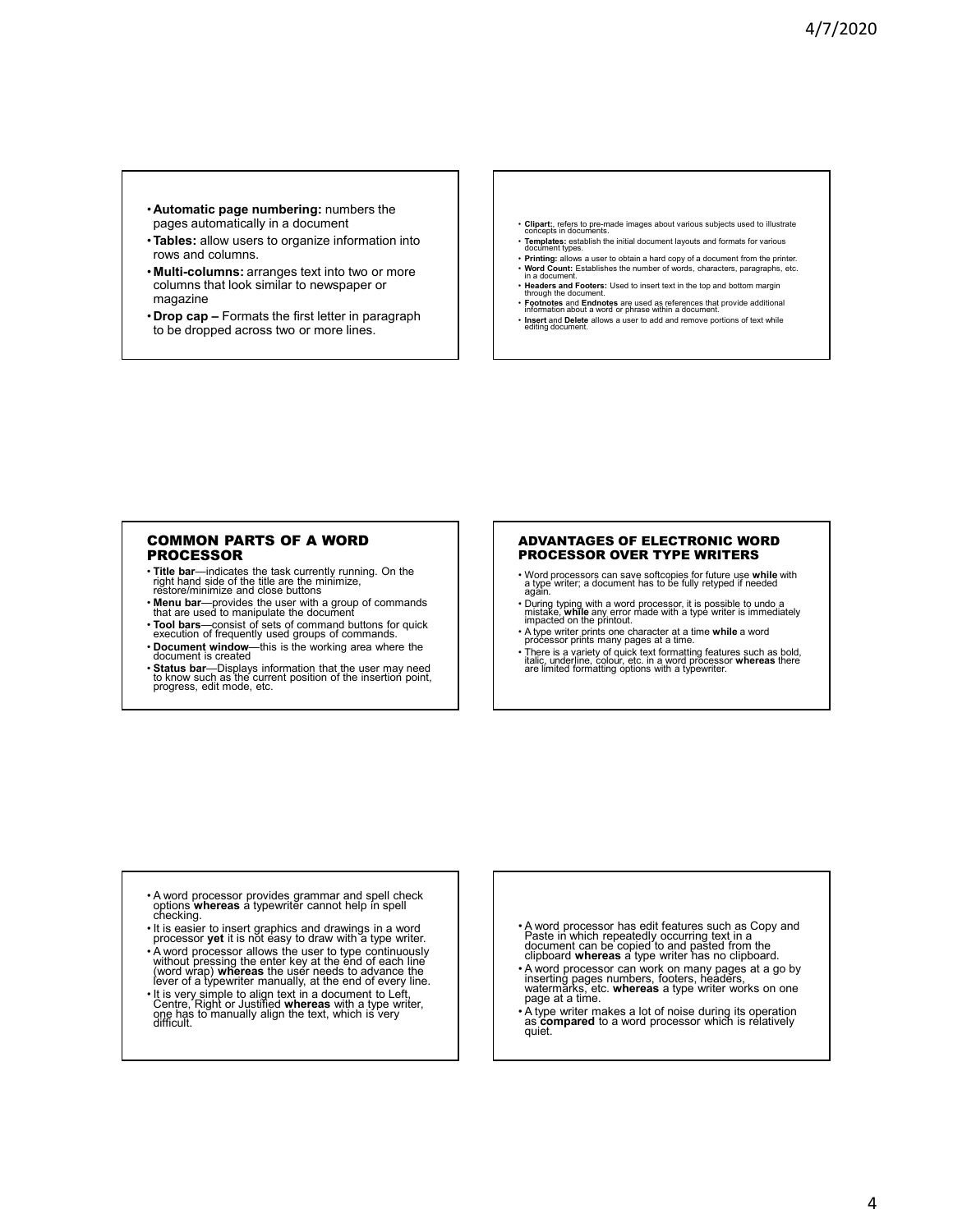# DISADVANTAGES OF USING ELECTRONIC WORD PROCESSORS

- Word processors cannot be used without Electricity. • Word processors Use is Expensive due to the cost of computers.
- They have led to Unemployment of typists because one person using a word processor can do a lot of work in a short time, which would be done by many using type writers.
- Many people are Computer illiterate, and cannot use the program.
- Computers have Viruses, which lead to loss of data in soft copies.
- Using word processors on light emitting computer monitors for long leads to eye disorders, which isn't the case with type writers
- Word processors require purchase of hard ware like printers in order to obtain hard copies yet with typewriters, whatever is typed is permanent and instantly available as a hard copy: there is no delay for printing or risk of unintended file

#### COMMONLY USED WORD PROCESSING KEYBOARD **SHORTCUTS**

- **Ctrl- ] or [**
- **Increase/ Reduce Font**
- **Ctrl-A**
- **Ctrl-Alt-C ©**
- **Ctrl-Alt-E Endnote**
- Ctrl-Alt-F Footno<br>• Ctrl-Alt-S Split a
- 
- **Ctrl-Alt-S Split a window**
	- -
- **Ctrl-Alt-U Table— removes border lines** • **Ctrl-Alt-Y Repeat Find** • **Ctrl-B Bold** • **Ctrl-C Copy** • **Ctrl-click Select Sentence** • **Ctrl-Enter Break page** • **Ctrl-F Find**

| • Ctrl-F10       | Maximize window  | • Ctrl-S              | Save                            |
|------------------|------------------|-----------------------|---------------------------------|
| ∙ Ctrl-F4        | Close            |                       | • Ctrl-Shift-C Copy formatting  |
| ∙ Ctrl-F5        | Document window- |                       | • Ctrl-Shift-D Double Underline |
| restore          |                  |                       | • Ctrl-Shift-W Underline words  |
| ∙ Ctrl-H         | Replace          | only                  |                                 |
| ∙ Ctrl-l Italics |                  | • Ctrl-U              | Underline                       |
| ∙ Ctrl-J         | Justify—Full     | • Ctrl-V              | Paste                           |
| ∙ Ctrl-K         | <b>Hyperlink</b> | • Ctrl-W              | Close                           |
| ∙ Ctrl-L         | Align-Left       | • Ctrl-X              | Cut                             |
| • Ctrl-N         | New document     | • Ctrl-Y              | Repeat/Redo                     |
| ∙ Ctrl-O         | Open a document  | • F12 Save As         |                                 |
| • Ctrl-P         | Print            | ∙ Shift-F3            | Case change                     |
| ∙ Ctrl-R         | Align-Right      | (capitalization)      |                                 |
|                  |                  | ∙ Ctrl + A Select All |                                 |

# **SPREADSHEETS**

• A spreadsheet is a grid of rows and columns that accepts entry of data, allows editing, formatting and manipulation of numeric data. Spreadsheets can also display data graphically with the help of charts and graphs.

# TYPES OF SPREADSHEETS

- Manual spreadsheets. The manual spreadsheet is the most commonly used type by book weepers as a ledger<br>book with many sheets of papers divided into rows and<br>columns on which various amounts of money are entered<br>manually
- Electronic spreadsheets. An electronic spreadsheet is a<br>spreadsheet prepared using a computer program that<br>enables the user to enter values in rows and columns and<br>to manipulate them mathematically using formulae and<br>fun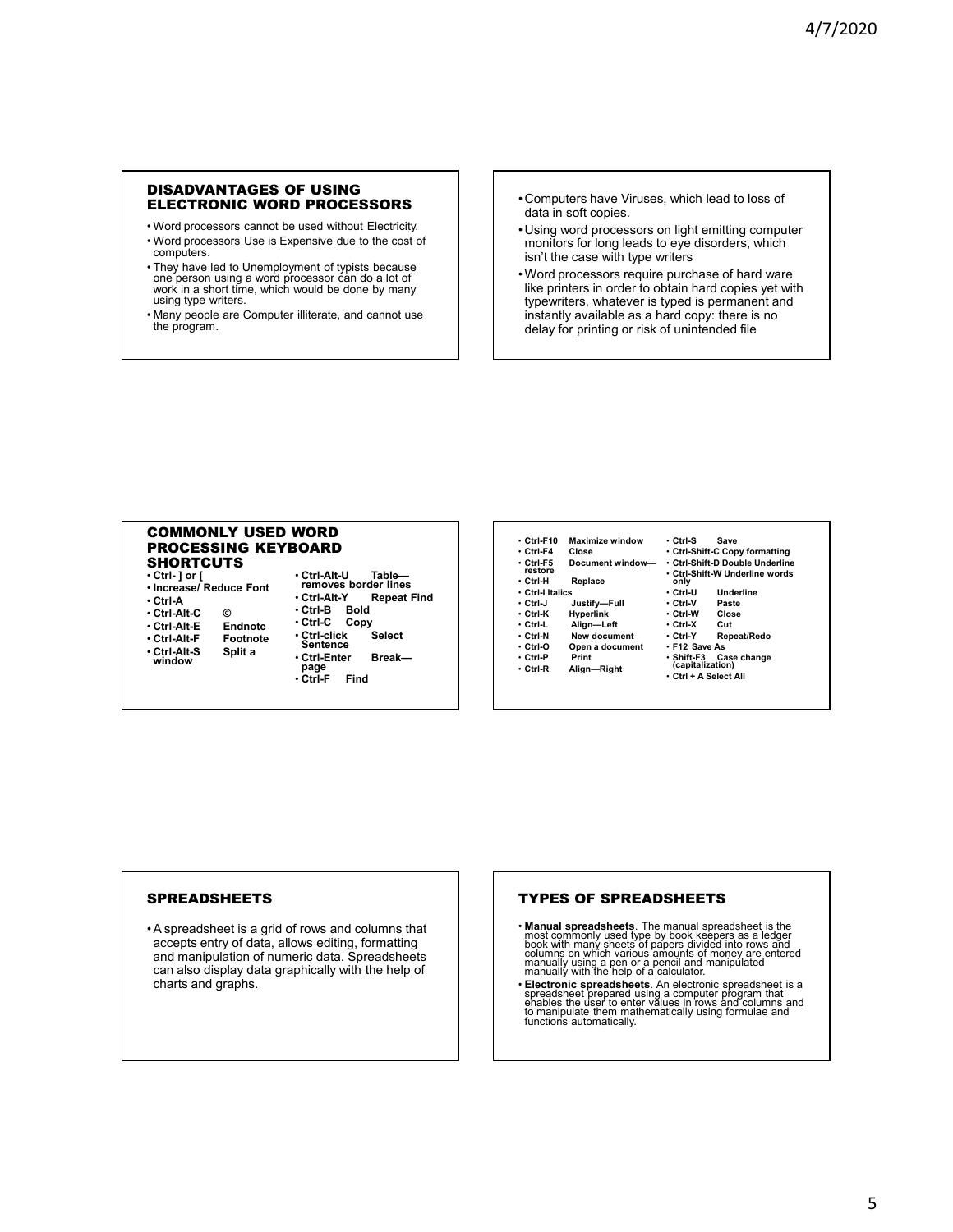•**Examples of electronic spreadsheet programs include**; ViscCalc, Lotus 1-2-3, Microsoft Office Excel, Quattro Pro, Microsoft Works, Multiplan, View sheet, Lucid 3D, etc.

# Advantages of Manual Spreadsheets

- They are easy and cheap to acquire
- They are easily portable
- They are suitable for draft or rough work
- They are not electronic, thus, can be used without electric power
- No skills are needed, hence, even a computer illiterate can use manual spreadsheets

#### Disadvantages of Manual **Spreadsheets**

- They require a lot of manual effort and time
- Many errors are bound to be made
- Rubbing out to correct errors makes the work untidy
- They do not have pre-existing tables as opposed to electronic spreadsheets
- They are very small in size
- They are not durable. They can easily wear and tear out
- They do not have automatic formulas that would otherwise quicken the work
- You cannot easily insert or delete extra columns and rows

#### Advantages of Electronic Spreadsheets

- They have pre-existing tables, thus, no need to draw gridlines
- 
- They have in-built formulas and functions, enabling automation in calculations and work manipulations
- There are minimal errors and in case of any, they are easily corrected
- They have very large worksheets that can store a lot of work easily and for long
- Extra columns and rows can be inserted and deleted without any bad effect
- The work can be protected with passwords thus ensuring security
- Work can be enhanced to look very attractive with various formats to suit the user's needs
- The records can be sorted and filtered to get only those that you want
- They allow printing of multiple copies without re-creation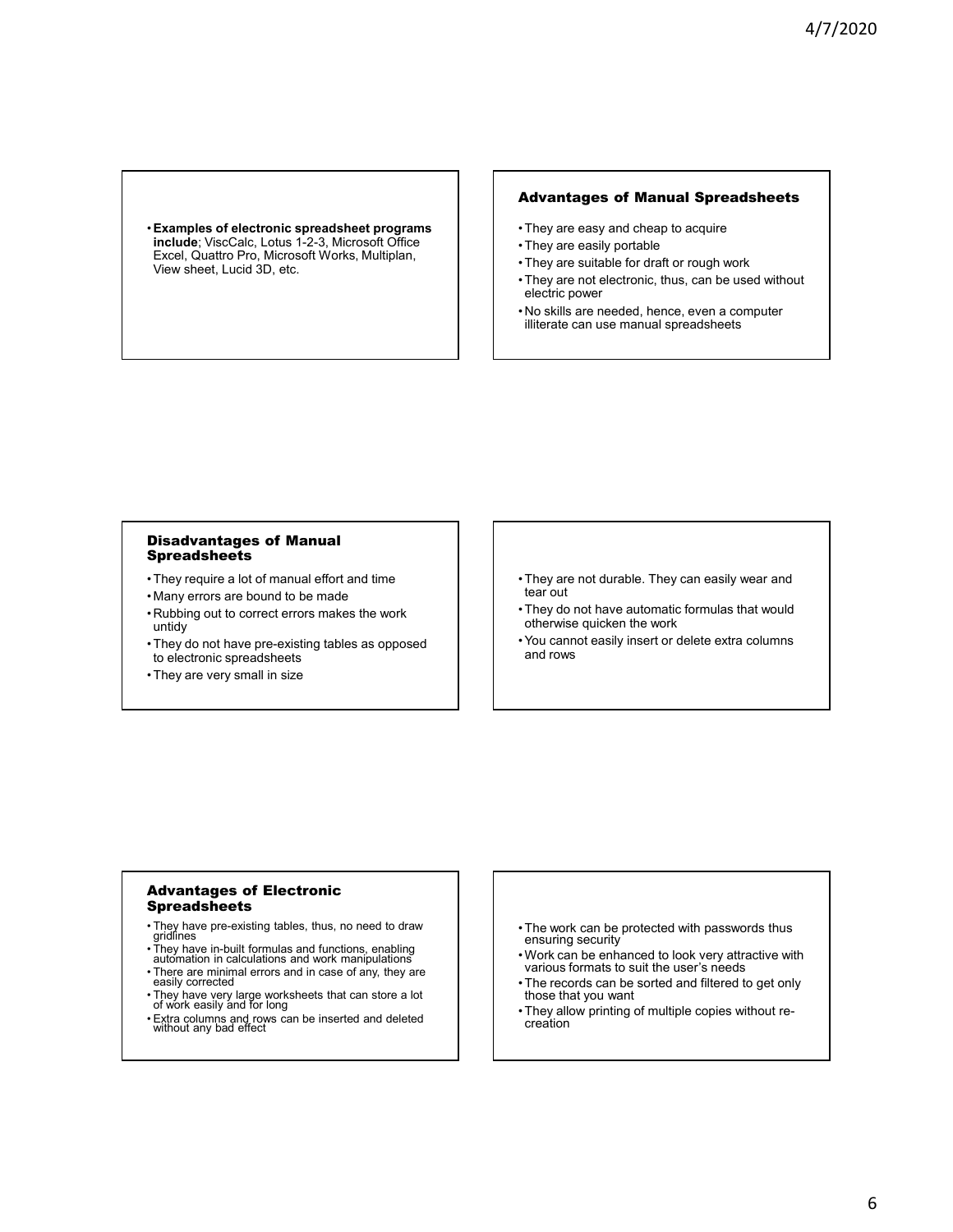#### Disadvantages of Electronic **Spreadsheets**

- They are expensive to buy and maintain
- They are electronic, thus cannot be used without electricity
- They require computer skills and continuous training
- There is data loss due to virus attacks and system failure
- There are privacy problems like unauthorised access over networks
- Health related hazards as they are associated with use of computers

#### FEATURES OF ELECTRONIC SPREADSHEET SOFTWARE

- **Workbook**. This is a collection of multiple worksheets in a single file
- **Worksheet**. This is a single page of a workbook. It is an equivalent of a work area in Microsoft Word. A worksheet is made up of rows and columns which<br>intersect to form cells. Worksheets are labelled<br>sheet1, sheet2, sheet3 by default, but they can be<br>renamed. A workbook by default has 3 worksheets,<br>however, these can be incr and renamed

- **Columns**. These are vertical lines which run through the worksheet. Worksheet columns are labelled by letters; A, B, C, D, E… which are displayed in grey buttons across the top of the worksheet
- **Rows**. Are horizontal lines across a worksheet.<br>Worksheet rows are labelled by numbers; 1, 2, 3, 4,<br>5… which are displayed in grey buttons across the left<br>of the worksheet
- A **cell**. This is an intersection of a column and a row. Each cell on the spreadsheet has a cell address. A<br>cell address is a unique name of a cell. It is given by<br>the column letter and row number, e.g. A1, B5, G6,<br>D12, C1, A4, B3, etc. Cells can contain; text,<br>numbers, formulas
- **Range**. It is a group of adjacent cells defined as a single unit. A range address is a reference to a particular range. It has a format of top left cell address : bottom right cell address. e.g. D5:G10
- •**Value**. This is a numerical entry in a cell. All values are right aligned in a cell by default.
- •**Labels**. This is a text entry in a cell. All labels are left aligned in a cell by default
- **Name box**. This displays the address of the selected cell or cells. Also you can rename a selected cell or cells using the name box

- **Formula bar**. Is a bar at the top of the Excel window that you use to enter or edit values or formulas in cells or charts.
- **Autofill**. This is the feature that allows you to quickly fill cells with repetitive or sequential data such as chronological dates or numbers, and repeated text. To use this feature, you type one or two initial values or text entries, and then Autofill does the rest using the fill handle, which is the small black square in the lower-right corner of the selection. When you point to the fill handle, the pointer changes to a black cross. Autofill recognises series of numbers, dates, months, times and certain labels.
- **Sorting data** is to arrange records in either ascending or descending order.
- **Filtering data** is the displaying of records that satisfy the set condition from the parent list.
- **Database**. These are data values that can be entered in the cells of the spreadsheet and managed by special spreadsheet features found on the data menu. *The special spreadsheet features include*; cell referencing, data replication, automatic recalculation, formulas and functions, data filtering, copy, cut and paste, clip art.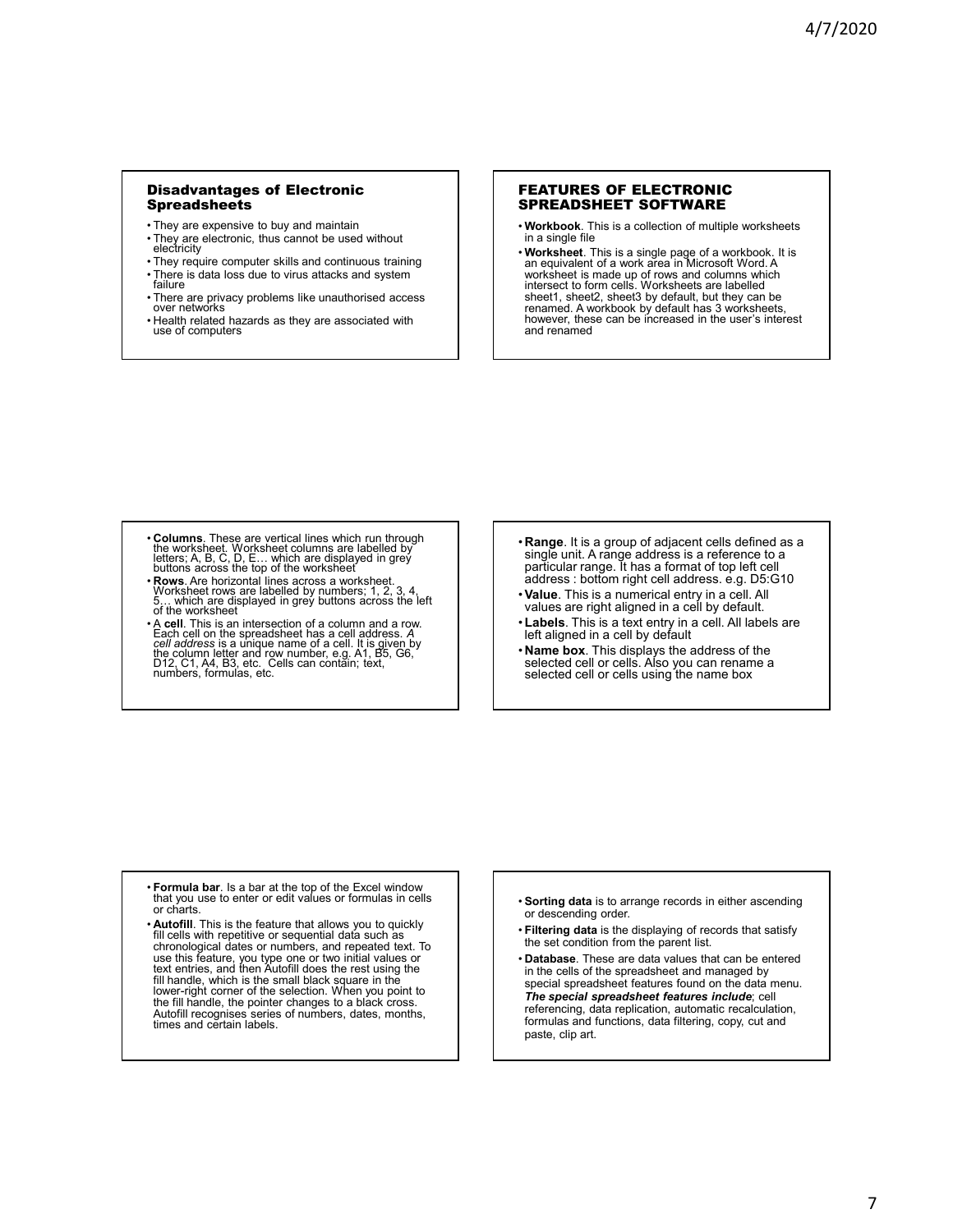- **Graphs**. A graph is a pictorial representation of the base data on a worksheet. Most spreadsheets refer to graphs as charts. **A** *chart* is a graphical representation of data. A chart may be 2-D or 3-D
- **What-if analysis**. Is a process of changing the values in cells to see how those changes affect the outcome of formulas on the worksheet. For example, varying the interest rate that is used in the paying-back table to determine the amount of the payments.
- **Freezing panes**. This is where rows and columns are frozen sūch that they remain visible as you scroll<br>through the data especially if the database is too big to fit on one screen.
- **Graphs**. A graph is a pictorial representation of the base data on a worksheet. Most spreadsheets refer to graphs as charts. **A** *chart* is a graphical representation of data. A chart may be 2-D or 3-D
- **What-if analysis**. Is a process of changing the values in cells to see how those changes affect the outcome of formulas on the worksheet. For example, varying the interest rate that is used in the paying-back table to determine the amount of the payments.

•**Freezing panes**. This is where rows and columns are frozen such that they remain visible as you scroll through the data especially if the database is too big to fit on one screen.

# Uses/Applications of Spreadsheets

- Preparation of budgets
- Preparation of cash flow analysis
- Preparations of financial statements
- Processing basic business information, like, job costing, payment schedules, stock control, tax records

- Analysis of data from questionnaires
- Presentation of information in tabular form, graphical or charts forms
- Mathematical techniques and computation like trigonometry
- Statistical computations like standard deviations.

# **OPERATOR**

• Operators specify the type of calculation that you want to perform on the elements of a formula. There is a default order in which calculations occur, but you can change this order by using brackets.

#### **Types of Operators**

• There are four types of calculation operators: arithmetic, comparison, text concatenation, and reference.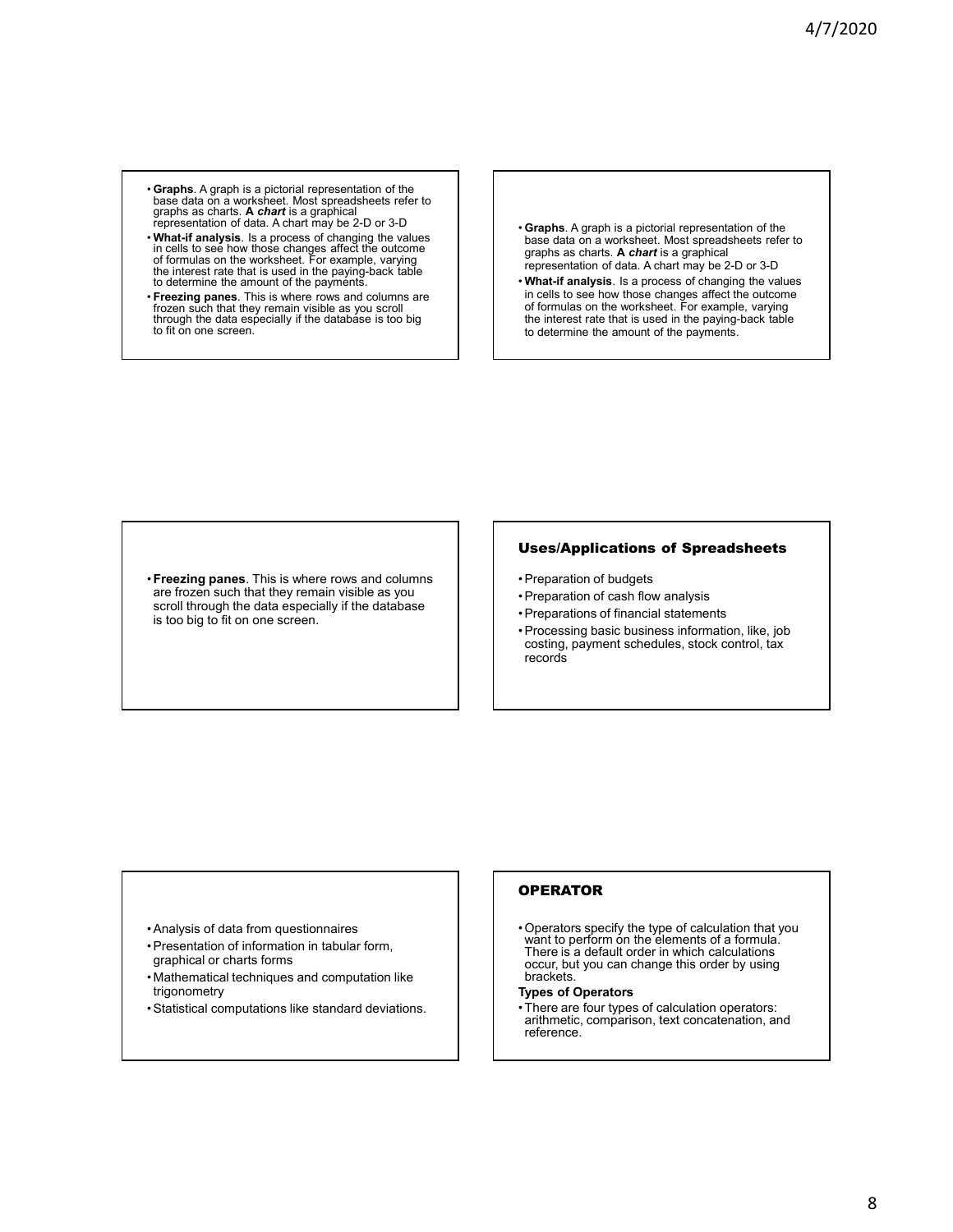#### **Arithmetic operators**

• These are used to perform basic mathematical operations such as addition, subtraction, division or multiplication; combine numbers; and produce numeric results.



## Comparison Operators

• These are used to compare two values, and the result is a logical value either TRUE or FALSE.

| GILIGI IIVUL UI IALUL.               |                          |         |              |
|--------------------------------------|--------------------------|---------|--------------|
| • Comparison operator                | Meaning                  | Example |              |
| $\cdot$ = (equal sign)               | Equal to                 |         | $A1 = B1$    |
| $\cdot$ > (greater than sign)        | Greater than             |         | A1 > B1      |
| $\cdot$ < (less than sign)           | Less than                |         | A1 < B1      |
| • >= (greater than or equal to sign) | Greater than or equal to |         | $A1>=B1$     |
| - <= (less than or equal to sign)    | Less than or equal to    |         | $A1 \leq B1$ |
| • <> (not equal to sign)             | Not equal to             |         | A1 < > B1    |
|                                      |                          |         |              |
|                                      |                          |         |              |

# • **Reference Operators** combine ranges of cells for calculations. Examples include;

- **Reference operator Meaning Example**
- •**:**(colon) is a Range operator, i.e. (B5:B15) which produces one reference to all the cells, between two references, including the two references
- , (comma) Union operator, which combines multiple =SUM(B5:B15,D5:D15) references into one reference
- (space) Intersection operator, which produces one reference B7:D7 C6:C8 • to cells common to the two references
- & (ampersand) Connects two values to produce one continuous text value ("North"&"wind")

#### CELL REFERENCES

- **A Cell reference** is an address given to a particular cell or group of cells on a worksheet.<br>e.g. A2, B6, B3.
- **There are three types of cell references;**
- **Relative cell reference**. Here, the address of a cell is based on the relative position of the cell that contains the formula and the cell referred to. If you copy the formula, the reference automatically adjusts. A relative cell reference takes the form: A1, B17, G20, C2.
- **Absolute cell reference**. Here, the exact address of a cell is used in the formula, regardless of the position of the cell that contains the formula. An absolute cell reference takes the form: \$A\$1, \$D\$6, \$B\$3, \$E\$6.
- **Mixed cell reference**. This is a type that uses both relative and absolute cell references at once. It may use an absolute column reference and a relative row reference or vice versa, e.g. \$G17, B\$14, D\$2, \$E2.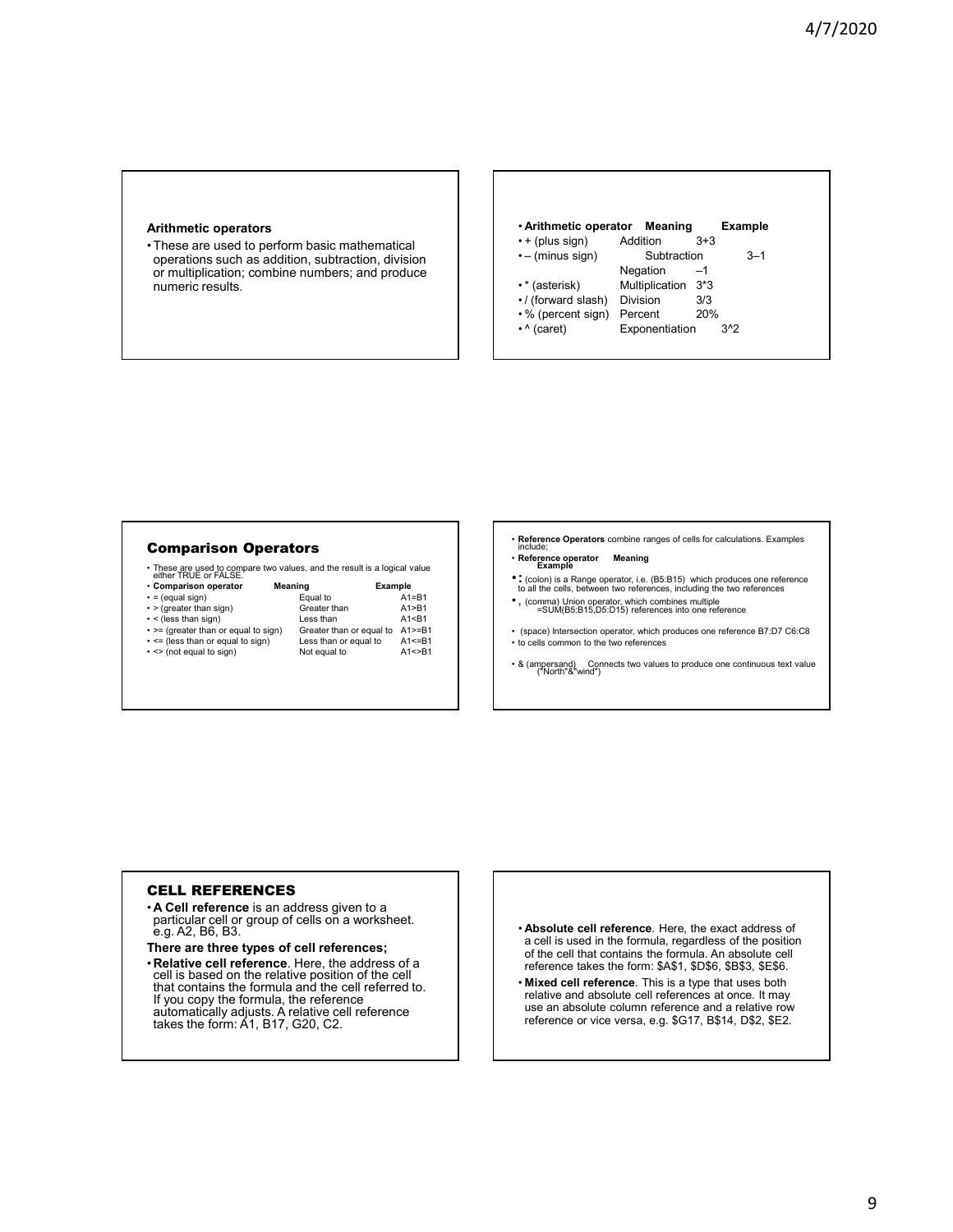# FORMULAS

• Formulas are equations that perform calculations on values in your worksheet and return a value in a chosen cell, e.g. =A2+B2, =(A3+B3+C3+D3)/4, =A6\*B4, =C4-D4,  $=$ E10/G10

# LOGICAL FUNCTIONS

| • Function Description |                                                                                                                    |
|------------------------|--------------------------------------------------------------------------------------------------------------------|
| • AND                  | Returns TRUE if all of its arguments are TRUE;<br>Returns FALSE if any argument is FALSE                           |
| $\cdot$ FALSE          | Returns the logical value FALSE                                                                                    |
| ٠١F                    | Specifies a logical test to perform                                                                                |
| $\cdot$ IFERROR        | Returns a value you specify if a formula<br>evaluates to an error; otherwise, returns the<br>result of the formula |
| $\cdot$ NOT            | Reverses the logic of its argument                                                                                 |
| $\cdot$ OR             | Returns TRUE if any argument is TRUE                                                                               |
| $\cdot$ TRUE           | Returns the logical value TRUE                                                                                     |

# ERROR ALERTS

• Microsoft Excel displays an error value in a cell when it cannot properly calculate the formula for that cell. Below are some common error values and their meanings.

#### • **Error messageMeaning**

|                 |       | Column is not wide enough, or a negative date<br>or time is used    |
|-----------------|-------|---------------------------------------------------------------------|
| $\cdot$ #DIV/0! |       | A number is divided by zero                                         |
| $·$ #N/A!       |       | A value is not available to a function or formula                   |
| $·$ #NAME?      |       | Microsoft Office Excel does not recognise text<br>in a formula      |
| $\cdot$ #NULL!  |       | You specified an intersection of two areas that<br>do not intersect |
| $\cdot$ #NUM!   |       | The numeric values used in a formula or<br>function are invalid     |
| $\cdot$ #REF!   | of E6 | The cell reference is not valid, e.g. 6E instead                    |
| • #VALUE!       |       | An argument or operand used is of wrong type                        |
|                 |       |                                                                     |

| Function          | <b>Description</b>                                                                                                                                       | Example                                               |
|-------------------|----------------------------------------------------------------------------------------------------------------------------------------------------------|-------------------------------------------------------|
| <b>SUM</b>        | Adds all the numbers in a range of cells                                                                                                                 | $=$ SUM(B2:G2)                                        |
| <b>PRODUCT</b>    | Multiplies numbers given as arouments to return product                                                                                                  | =PRODUCT(A2:D2)                                       |
| <b>MAX</b>        | Returns the largest value in a set of values                                                                                                             | $=MAX(D4:D10)$                                        |
| <b>MIN</b>        | Returns the smallest number in a set of values.                                                                                                          | $=MIN(A2:A12)$                                        |
| <b>LARGE</b>      | Returns largest value in a data set, e.g. 5th largest value                                                                                              | $=$ LARGE(B1:B9.5)                                    |
| COUNT             | Counts number of cells in a range that contains numbers                                                                                                  | =COUNT(A1:E9)                                         |
| <b>COUNTE</b>     | Counts number of cells in a range that meet given criteria                                                                                               | =COUNTIF(A1:C9,"<10")                                 |
| <b>COUNTBLANK</b> | Counts number of empty cells in specified range of cells                                                                                                 | =COUNTBLANK(A2:H8)                                    |
| <b>AVERAGE</b>    | Returns the average (arithmetic mean) of the arguments                                                                                                   | =AVERAGE(B2:B15)                                      |
| <b>MEDIAN</b>     | Returns number in the middle of the set of given numbers                                                                                                 | =MEDIAN(D4:D10)                                       |
| <b>MODE</b>       | Frequently occurring value in a range of data.                                                                                                           | $=MODE(C2:C9)$                                        |
| <b>RANK</b>       | Returns the size of a number relative to other values in a list of numbers                                                                               | =RANK(F3.\$F\$3:\$F\$11.0)                            |
| <b>SQRT</b>       | Returns a positive square root                                                                                                                           | $=$ SQRT $(B5)$                                       |
| IF.               | Returns one value if a condition you specify evaluates to TRUE and another value if =IF(A2<50."fail", "pass").<br>it evaluates to FALSE.                 |                                                       |
| <b>VLOOKUP</b>    | Searches for a value in the first column of a table array and returns a value in the =VLOOKUP(lookup value lookup table.<br>same row from another column | column )                                              |
| <b>HLOOKUP</b>    | Searches for a value in the too row of a table array and returns a value in the same<br>column from a row you specify in the table or array              | =HLOOKUP(lookup value.lookup table.<br>column index ) |

# PRESENTATION SOFTWARE

- This is application software used to create presentations, which can communicate ideas and other information to a group of audience. The presentation can be viewed as a slide show, which usually displays on a large monit
- *Examples of popular electronic presentation software*<br> *include*; Microsoft PowerPoint, Corel Presentations,<br>
Lotus Freelance Graphics, Microsoft Producer, Open<br>
Office Presentation, etc.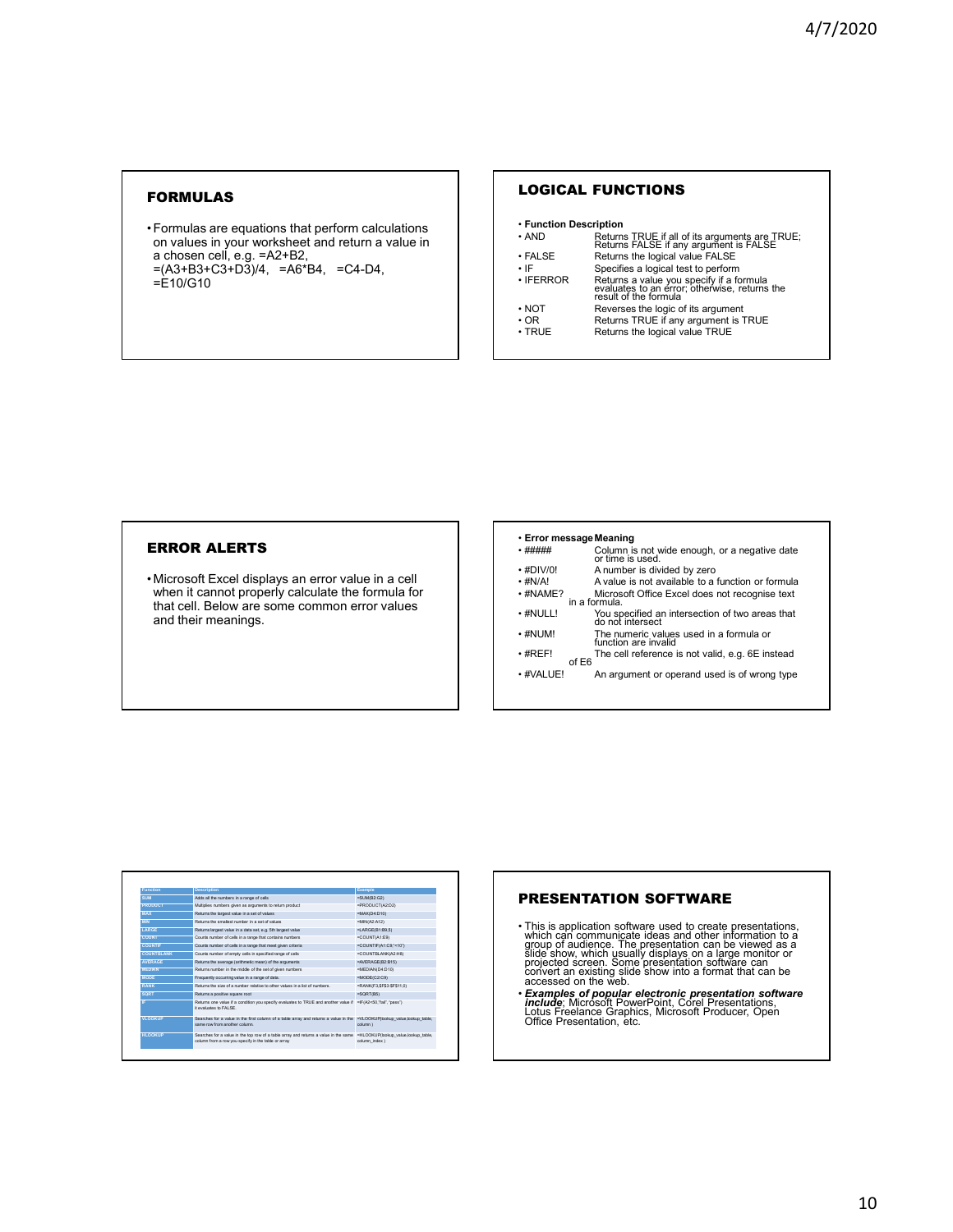# Applications of Presentation **Software**

- Presenting learning materials to students in schools (CAL)
- Presenting speeches and minutes in meeting
- Used in training sessions
- Used in presenting campaign manifestos
- Used in conferences and seminars
- Used in sales promotions to market products
- Used in business shows, mobile kiosks and clinics

#### Principles of a Good Presentation

- When preparing a presentation, you must consider the following principles. This improves the quality of your presentation, makes it more effective and enjoyable and in the long run saves you time and effort.
- Simplicity of the presentation. The best slide is usually simple, easy and to the point. The audience may need more time to understand complicated slides while time is always limited during presentations.
- Know the audience and their expectations in order to give the right message to the right people. e.g. are they children, matures or a mixture. Are they clients or seniors of the organisation

- Relevance of the content. Ensure that the content of your slides is relevant to the topic of discussion in order to capture the attention of the audience
- Use of images, graphics and diagrams. Slides are visual aid to help you explain complex ideas in an easy way. Therefore, use the right and relevant images, graphics and charts to represent your ideas visually.
- Make the right choice of colours, font styles, font sizes, transitions, animations, links which suit the viewers

#### Advantages of Presentation **Software**

- Presentation software usually provides a wide variety of presentation formats and layouts for the slides
- Multimedia components such as clip art images, video clips and audio clips can be incorporated into slides
- The timing of the slides can be set so that the presentation automatically displays the next slide after a predetermined period of time.
- Special transition effects can be applied between each slide
- The presentation can normally be viewed and printed in different formats

## FEATURES OF ELECTRONIC PRESENTATION SOFTWARE

- •**Presentation**. This is a PowerPoint file made up of a series of slides, audience hand-outs, speaker's notes and outline among others.
- •**Slide**. Is an individual page of a presentation
- **A slide master.** Is the top slide in a hierarchy of slides that stores information about the theme and slide layouts of a presentation, including the background colour, fonts, effects, placeholder sizes, and positioning.

• A PowerPoint template. This contains<br>layouts (layout: The arrangement of elements, such<br>as title and subtitle text, lists, pictures, tables, charts,<br>shapes, and movies, on a slide.), theme<br>colours (theme colors: A set of file. Theme colors, theme fonts, and theme effects<br>compose a theme.), theme fonts (theme fonts: A set of<br>major and minor fonts that is applied to a file. Theme<br>fonts, theme colors, and theme effects compose a<br>theme.), them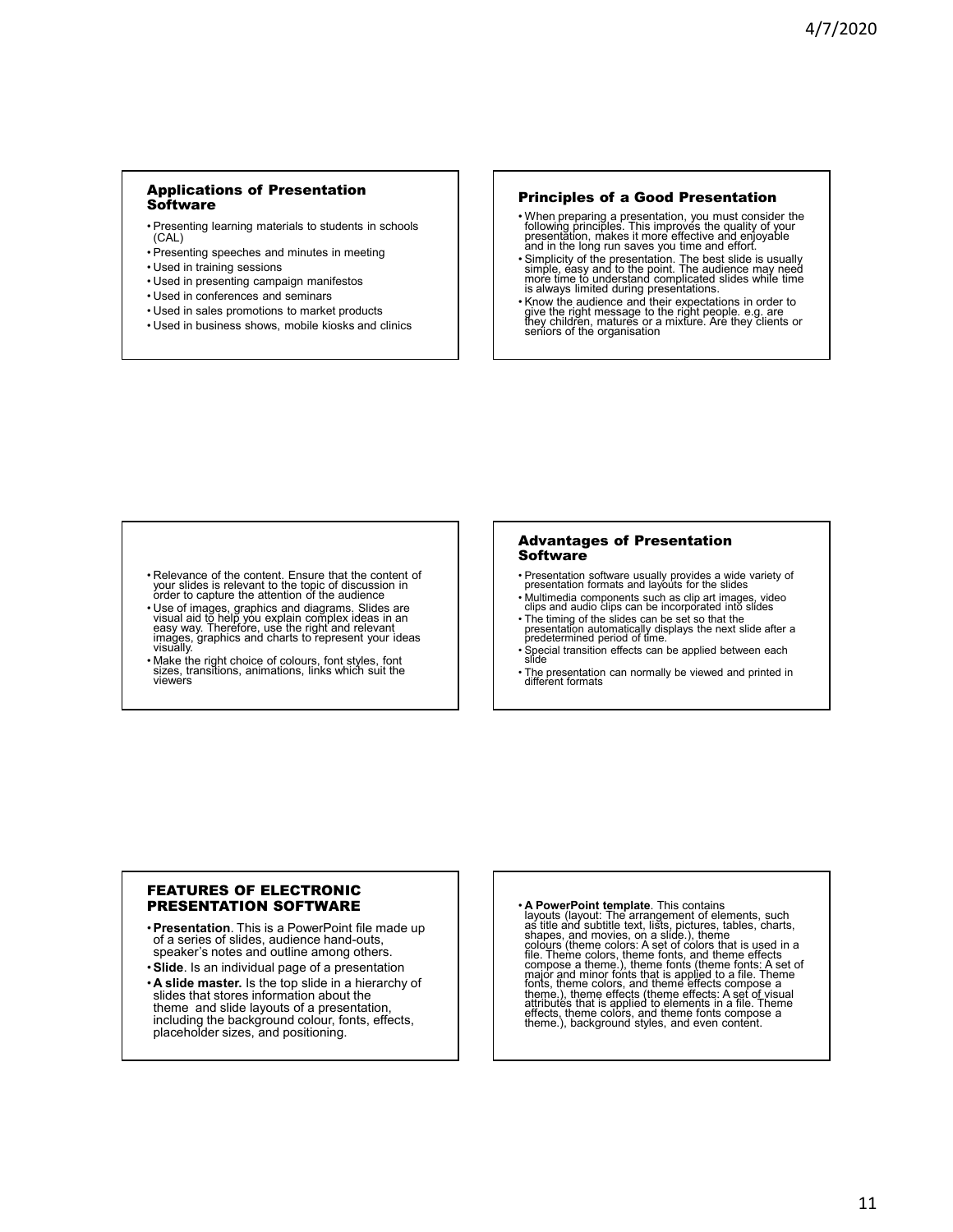- **Animation**. Refers to special effects for introducing text in a slide during a slide show.
- **Placeholder**. Placeholders are the containers in layouts that hold such content as text (including body text, bulleted lists, and titles), tables, charts, SmartArt graphics, movies, sounds, pictures, and clip art (clip art: A single piece of ready-made art, often appearing as a bitmap or a combination of drawn shapes.).
- **Transition effects**. This refers to different styles in which slides come and leave the screen during a<br>presentation. **Slide transition** is a special effect for<br>introducing an entire slide during a slide show
- **Graphics**. A general term used to mean pictures, images, charts, photo, tables, etc, that you can add to a presentation
- **ClipArt**. A general term for a library of pictures in the computer. *Presenter's notes*, these contain ideas you want to discuss for each slide in your presentation.
- **Action buttons**. Are ready-made buttons that can be inserted into your presentation. These enable you to perform actions upon clicking or moving mouse over them
- **Auto content wizard**. This is a presentation wizard that contains data from which one can select and edit to create a personalised or customised presentation.

- Slide layout. Slide layouts contain formatting, positioning, and<br>calcocless polar contain formatting, positioning, and<br>contains the theme (colours (theme colors). A set of colors that is<br>used in a file. Theme colors, the
- **Timing**. Is a technique by which slides or text appear on the screen during a presentation, i.e. on mouse click or automatically after a defined period.

# PowerPoint Views

- Normal view. Is a Tri-pane window that provides the text outline of the<br>entire presentation on the left, the current slide on the upper-right, and<br>speaker's notes on the lower-right. This is the default PowerPoint view • **Outline view**. This enables one to edit and display all presentation text<br>in one location instead of one slide at a time. It appears without the<br>objects or images in the slide.
- **Slide view**. Shows a graphic view of the current slide for editing and viewing
- **Slide sorter view**. This displays the entire presentation so that one can add, delete and move slide. • **Notes page**. Provides a large area to view or type speaker's notes on a slide
- **Slide show**. Is a collection of slides moving in a defined sequence at a present timing that one can control and change with special effects

# DATABASES

- Database is a collection of logically related data with<br>descriptions designed to meet the information needs<br>of an organisation. Databank is an enormous/large<br>collection of two or more databases for several users<br>within a
- **Database management system (DBMS)** is software system that allows multiple users to define, create, store, maintain and control access to the database. Examples of DBMSs include; Microsoft Access, Oraclė, Microsoft SQL Server, Dbase, Fox Pro, ́<br>Sysbase

# TYPES OF DATABASES

- •**Flat databases**. These consist of one table
- **Relational databases**. These consist of two or more tables and manipulate data by relating the tables.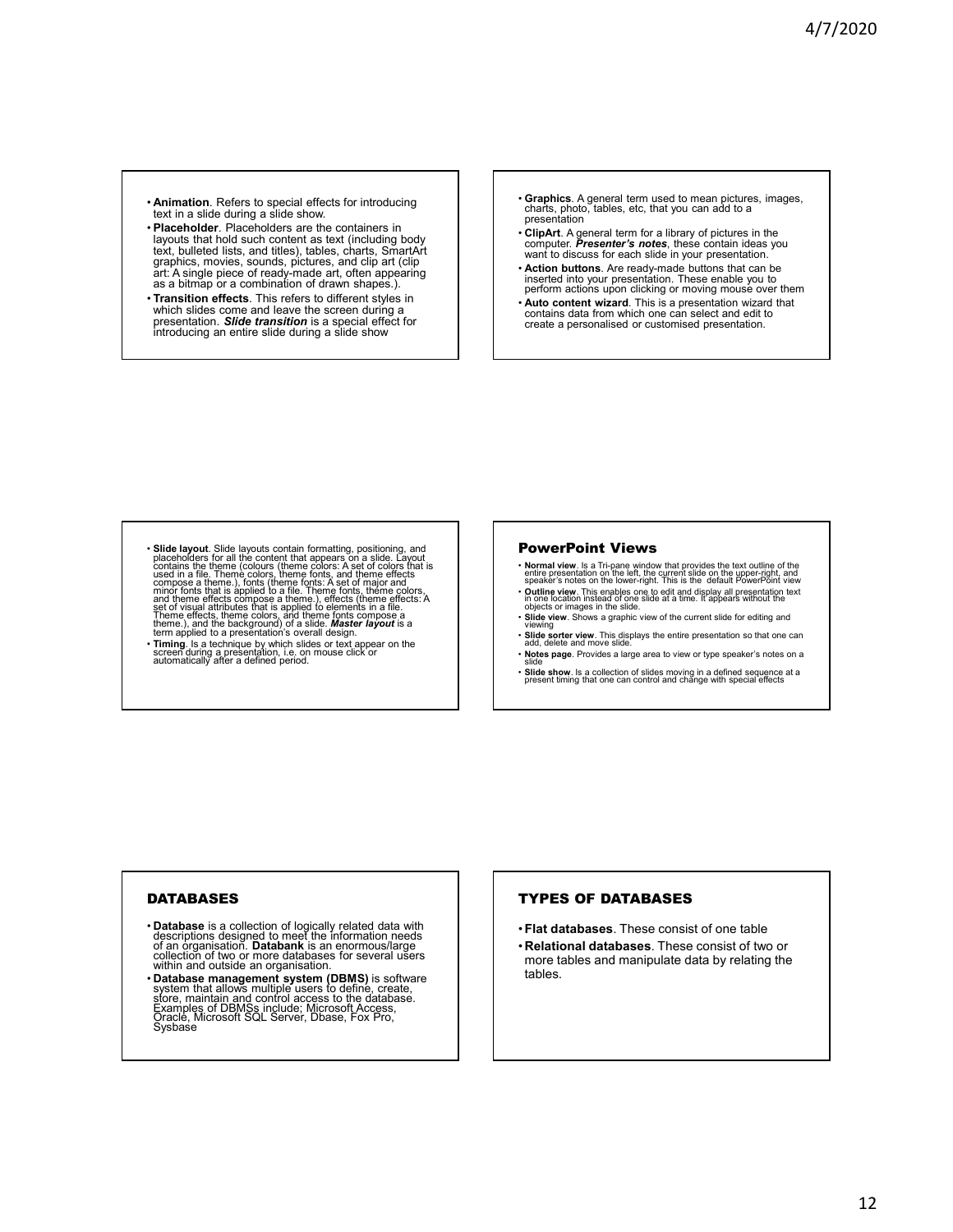### FUNCTIONS OF A DATABASE MANAGEMENT SYSTEM

- Takes care of storage, retrieval and management of large data sets in a database
- Used to creates a database structure to accommodate data that may be text, numbers, objects, video, sound
- It lets you easily add new records, delete out-dated records, update records
- Allows one to organises records in different ways, i.e. sorted and indexed order
- Helps to locate specific records, i.e. search, find and replace
- Eliminates duplicate data say by editing, e.g. deleting and retyping
- Used to create relationships between tables • You can ask questions about your data and get
- answers using queries
- Used to create data entry forms
- Used to create professional good-looking reports
- Used to change appearance of information, i.e. perform some formatting, etc.

#### ADVANTAGES OF DATABASE MANAGEMENT SYSTEMS

- **Sharing of data**. Data is easily shared among different users and applications
- **Data persistence**. Data exists beyond the scope of the process that it was created for.
- **Data security**. Data is protected from unauthorised access using passwords. It also provides protection of databases through security, control and recovery facilities
- **Data validity, integrity & correctness**. Data should be correct with respect to the real entity that they represent. Auditing or error check and correction are easily done
- **Consistency of data**. The system always produces consistent values with respect to the relationships
- **Data integrity**. Refers to both correctness and consistency of data. Correctness is being free from errors while consistence is having no conflicts among related data items
- **Large data storage**. It is capable of storing enormous data amounts for personal and organisational use
- **Non**-**redundancy**. Eliminates or decreases duplication of data in the same container. No two data items in a database should represent the same real-world entity.
- **Data independence**. Both the data and the user program can be altered independently of each other.

# DISADVANTAGES OF DATABASE MANAGEMENT SYSTEMS

- **Complexity**. The systems are complex, costly, and take much time to develop, e.g. they include sophisticated software programs that may require special hardware.
- **Need for substantial conversion effort**. Changing from a traditional file oriented system to a computerised database system can involve large-scale reorganisation of data and programs. This can create user resistance
- •**Organisation security** may be compromised since a database is used by many people, departments or personnel who may cause havoc by leaking out vital secrets
- They are difficult to thoroughly test and audit error
- •**Initial expense**. Because of their complexity and efficiency, they include sophisticated database systems which can be expensive to setup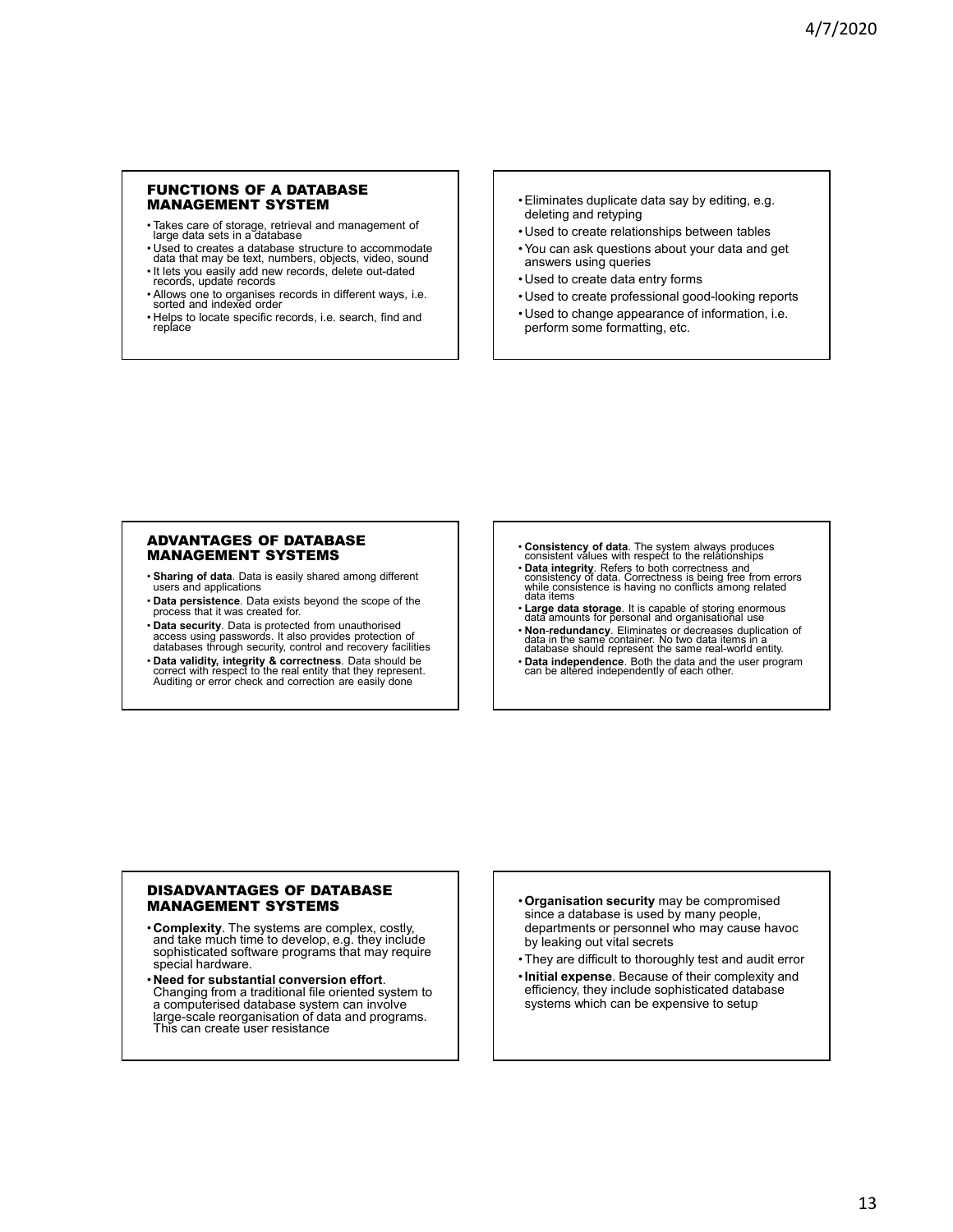- **Requires special skills to handle**. Being complex and enormous, databases require skilled personnel to develop, establish and maintain
- •**Vulnerability**. Data in the database may be exposed to software and hardware failures, sabotage, theft, destruction, virus attacks, etc.
- **Routine back-up**. Requires back-up systems, which are inconveniencing, complex, tedious and expensive

#### DISADVANTAGES OF PAPER/MANUAL/FILE-BASED/FLAT DATABASES

- Before computerised databases management systems and even now data may be kept and managed manually on paper files and filing cabinets. This system has the following drawbacks or deficiencies
- Data redundancy. Data are often repeated in more than one file.
- Updating difficulties. Keeping all files up-to-date can be problematic
- Data dispersion. Scattered data are difficult for programs and people to share

- Under-utilisation of data. Dispersed data cannot usually be used to full advantage
- Not durable. Data on manual papers does not last for long
- Exposed to risks. Data can be easily lost due to fire, rot, termites, rats, etc.
- Data dependence. Programs may be dependent on the data formats and file organisation.

# DATABASE OBJECTS

- **Table**. Is a collection of data arranged and stored in rows and columns. It is the basic/primary object where all other objects derive data from.
- **Query**. Is used to ask questions on table data and find qualifying answers.
- **Form**. Is a tool for displaying data from data tables easily and for entering & editing data in the data tables.
- **Report**. Is a summarised and good-looking display of data from tables and queries. It is for output only.

# DEFINITION OF TERMINOLOGIES

- **File**. Refers to the entire collection of data in the database.
- **Field**. This is the entire column that contains similar data items
- **Field name**. This is the name/title of a particular field
- **Field type**. This refers to how particular data items
- are stored in a table • **Field properties**. This refers to specific
- characteristics of particular fields
- **Record**. This refers to particulars within a file, or a set of entire data items in a row
- **Macro**. This is an automated procedure of action in a computer
- **Attribute**. This refers to a group of fields or columns in a table
- **Primary key**. This is a unique record identifier in the table. It is used to ensure that there are no duplicate fields in the table. It is also used to create relationships among tables.
- A *foreign key*, is a copy of the primary key in another table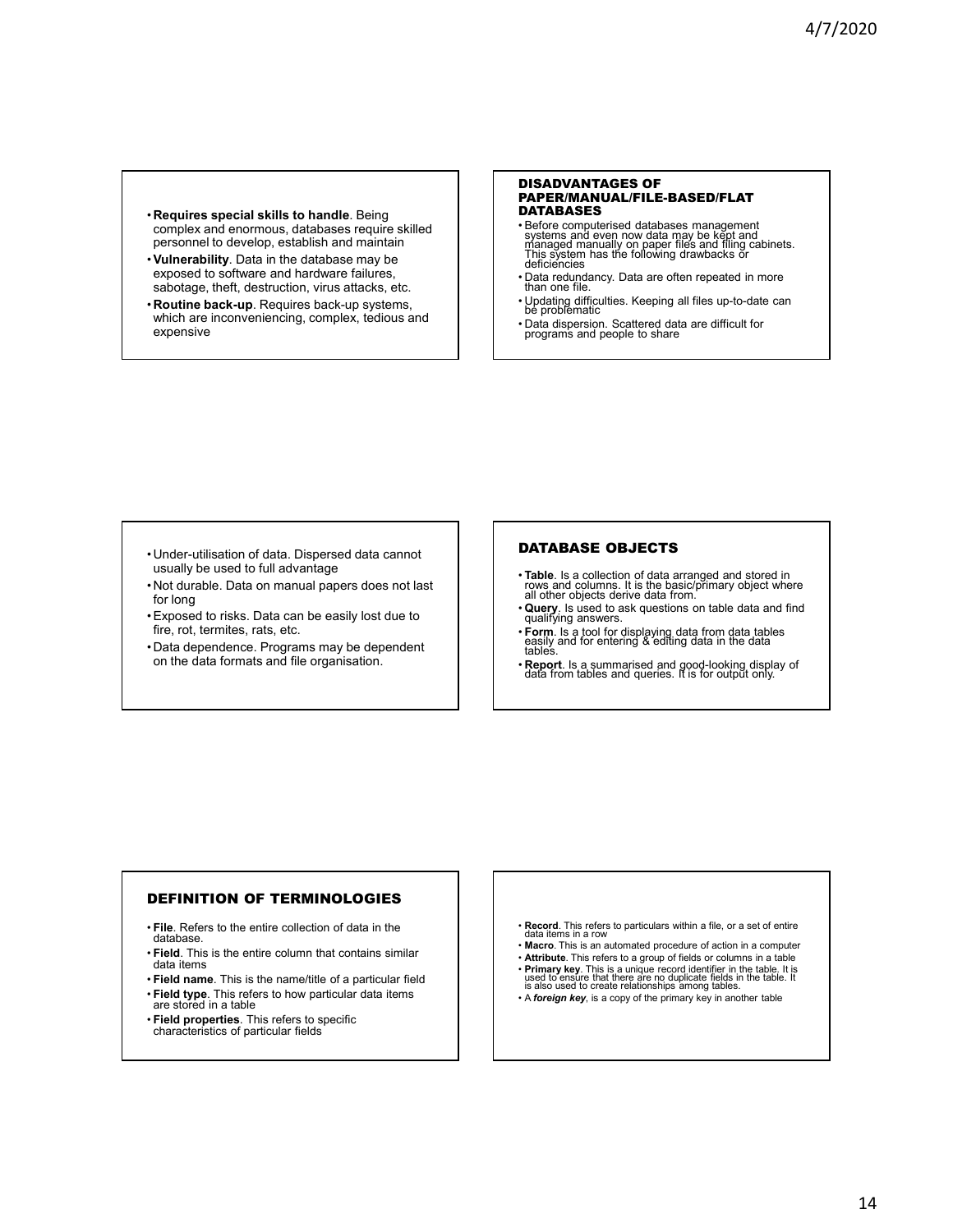- **A view**. Is a virtual table that does not necessarily exist in its<br>own right but may be dynamically derived from one or more<br>base tables
- Relationships. This refers to how two or more entities/tables<br>share information in the database structure. That is, how data in<br>one table are related to data in another table. Relationships are<br>of three types; one-to-one
- **Datasheet view**. This is a table view which allows you to update, edit, format and delete information from the table.
- *Design view* is a table view which provides tools for creating<br>fields in a table, i.e. specify field names, data types, field<br>properties and descriptions (a view for creating the table)

#### CHARACTERISTICS OF DATABASE APPLICATIONS

- Data is organised in rows and columns
- Each column has a distinct name and represents an attribute of table entities
- All values in a column must conform to the same data format or data type.
- Each row represents a single entity occurrence (entity instance)
- It contains tools known as database objects such as; forms, queries and reports

#### COMPONENTS OF A DATABASE MANAGEMENT SYSTEM

- Data dictionary. This is an automated or manual tool used to store and organise the data in the database and defines each data field that will be contained in the database file including characteristics of each item
- Data definition language (DDL). It helps one to create and<br>maintain the data dictionary and define the structure of files in a<br>database. It defines each term as it appears in a database, e.g.<br>delete, create, browse, zap,
- **Data manipulation language**. This is used to manipulate data in the database. That is, it helps one to; add, change, select, and delete data in the database and mine it for valuable information

#### DATA TYPES, FIELD PROPERTIES, VALIDATION CHECKS AND ERRORS

- DATA TYPES
- Data type specifies and determines the kind/category of values or information entered in the field containers. There are various data types applied in Microsoft Access and these include;
- **Text**. Are alphabetic letters or numbers that cannot be calculated. Examples of such fields are; names, addresses, subject names, course names, telephone numbers, etc. it can contain up to 255 characters.
- **Number**. Refers to numerical data you can calculate but not relating to money, e.g. age, height, weight, course duration, score, number of items in stock. It can be whole number or fraction.

- **Currency**. Are numerical monetary values that can be calculated and may have a currency symbol or not such as £56000.05, 59000.89, \$5362, €4563, etc. It is suitable for field like; salary, gross pay, net pay, PAYE, school fees, amount paid, etc.
- **Memo**. It is for lengthy descriptive text and numbers usually several sentences or paragraphs. It can contain a maximum of 32,000 characters. It is suitable for fields like; remarks, comments, particulars, descriptions.
- **Date/Time**. For months, date and time values that are in the form; **dd/mm/yy** or **dd-mm-yy**, i.e. date/month/year for dates and **Hr:Min:sec**, i.e. Hour:Minutes:Seconds for time values. It is suitable for fields like; date of birth, date of joining, on/off set date/time, date/time of departure/arrival, etc.
- **AutoNumber**. A number that automatically increments for each record you enter. It stores sequential numbers entered automatically by Microsoft Access starting with one. They are unique and can make a good primary key. It is suitable for fields like; registration number, ID number, membership number, etc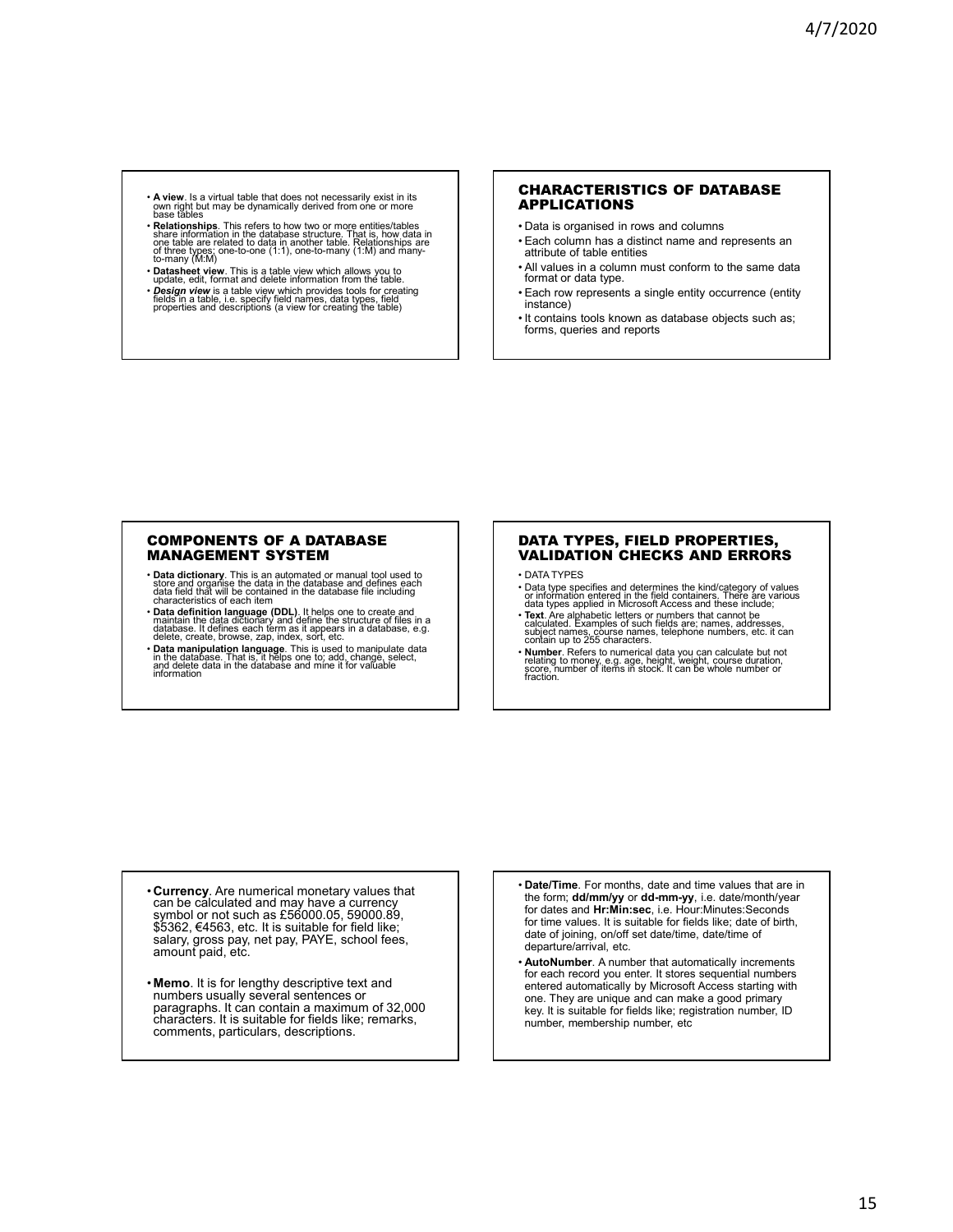- •**Yes/No**. Here you can enter and store only one value or answer out of the available two options but not both. It is suitable for fields like; true/false, on/off, smoker/non-smoker, Ugandan/Non-Ugandan, in/out, etc.
- •**Object linking and embedding (OLE object)**. For object data and other binary information such as; sounds, symbols, graphics/pictures such as; signatures, thumbprints, company logos, one's photo, etc.
- **Hyperlink**. Stores data in form of hyperlinks, which are the blue-coloured hotspots or connections that can be clicked to open other pages or documents, e.g. e-mail address, website, bookmarks, etc.
- •**Lookup wizard**. Refers to a list of items in form of a list-box from which you can choose the desired item during data entry, especially if that data exists in another table or form. It is suitable for repetitive data such as marital status; single, married, separated, divorced, widowed, etc

- **Calculated data type.** This new data type lets you create a field that is based on a calculation of other fields in the same table. For example, you might create a Line Total field that contains the product of a Quantity field and a Unit Price field. Then, if you update the Quantity or Unit Price field, the Line Total is updated automatically
- **Attachment**. This is the preferred data type for storing digital images and any type of binary file, like; Pictures, Images, Office files

# FIELD PROPERTIES

#### •**FIELD PROPERTIES**

- These are traits or characteristics defining data entered in particular fields. Common properties include
- •**Field size**. This specifies the maximum length of a field. That is, the maximum number of characters to be stored in the field. e.g. if you specify field size as 5, only 5 or less characters will be allowed in the column.

- •**Format**. Specifies the way that the field appears by default when displayed or printed.
- **Decimal Places**. It is used to specify the number of decimal places to use when displaying numbers
- •**Input Mask**. Specifies the pattern or format for data to be entered in that field, e.g. (--/--/--) for date.
- **Caption**. Used to set the text displayed by default in labels for forms, reports, and queries.
- **Default Value**. A value that appears in the field automatically even before you enter there anything.
- •**Validation Rule**. An expression that must be true whenever you add or change the value in a given field. e.g. >=10 for age, "married" or "single" for marital status, etc.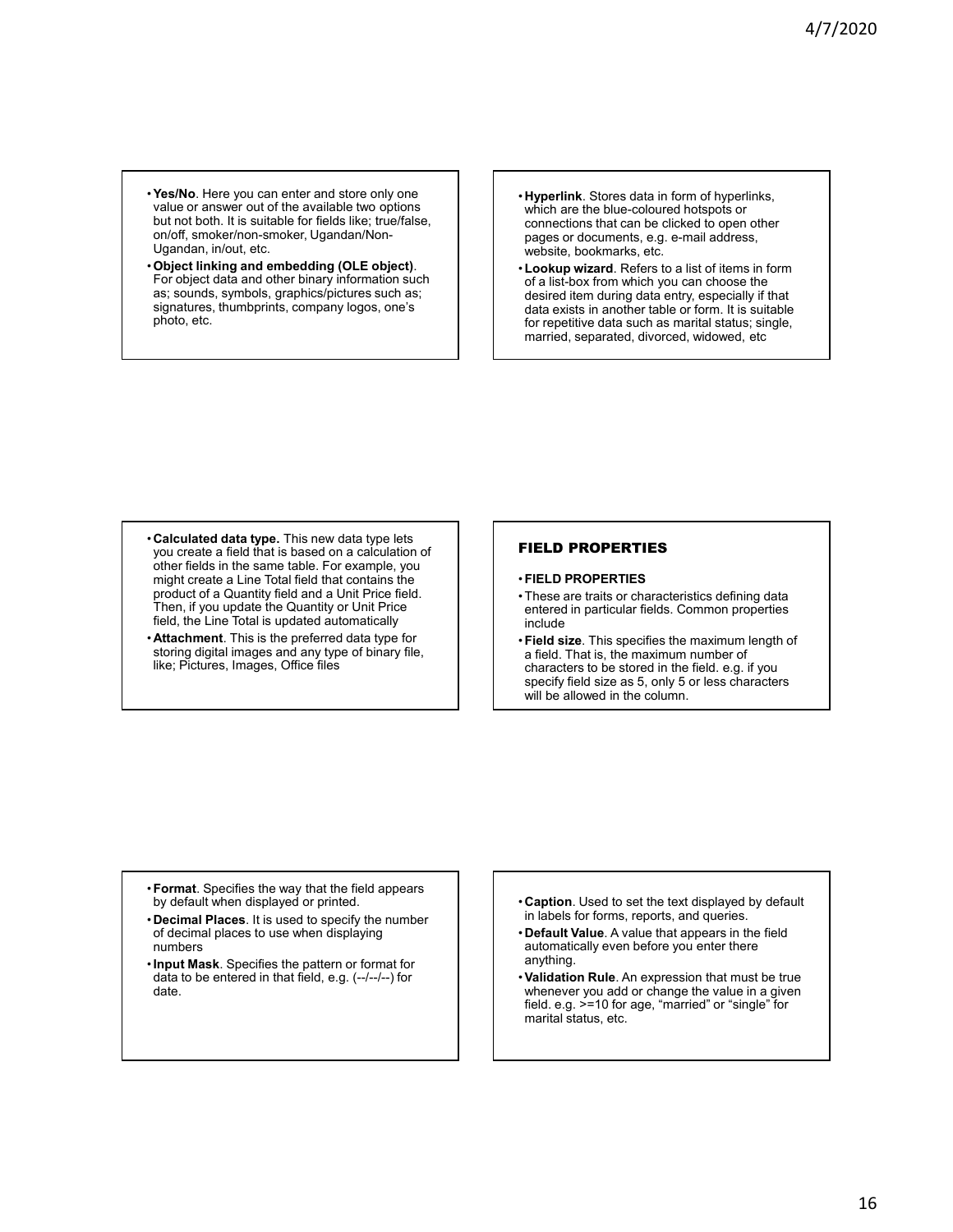- •**Validation Text**. A message displayed when a value violates the expression in the *Validation Rule* property. e.g. "please, marital status is either single or married"
- **Required**. Specifies whether or not an entry must be entered in that field. That is, if **yes**, you must type an entry, but if **no**, you may proceed without entering anything.
- **Allow Zero Length**. A provision for a field to be left blank in case of unavailable data to be entered later even if the setting for *required* is *yes*. Nulls indicate that data may exist but it is unknown. To enter a null, leave the *required* property as no and leave the field blank, e.g. a company without a fax number
- •**Indexed**. It specifies whether or not duplicates in the field should be allowed in order to speed up the data search, sort, filter, etc.

- •**Text Align**. Specifies the default alignment of text within a control.
- **New Values**. Specifies whether an AutoNumber field is incremented or assigned a random value when a new record is added
- **Unicode Compression**. Compresses text stored in this field when a small amount of text is stored (< 4,096 characters).
- •**IME Mode**. Controls conversion of characters in an East Asian version of Windows.
- •**IME Sentence Mode**. Controls conversion of sentences in an East Asian version of Windows.
- •**Smart Tags**. Attaches a smart tag (smart tags: Data recognized and labelled as a particular type. For example, a person's name or the name of a recent Microsoft Outlook e-mail message recipient is a type of data that can be recognized and labelled with a smart tag.) to this field.

- **Append Only**. Tracks the history of field values (by setting the property's value to **Yes**).
- •**Text Format**. Choose the property's *Rich Text* value to store text as HTML and allow rich formatting. Choose the property's *Plain Text* value to store only unformatted text.

# DATA VALIDATION

- *Validation* is the process of comparing the data entered with a set of predefined rules of pradiction data is acceptable. Validation is the name for the checks that detect incorrect data, display an error message and re
- Data validation is the checking of input data for errors<br>(e.g. of the correct data type) before processing.<br>Common data validation checks include;<br>presence/existence or completeness check, range check,<br>limit check, data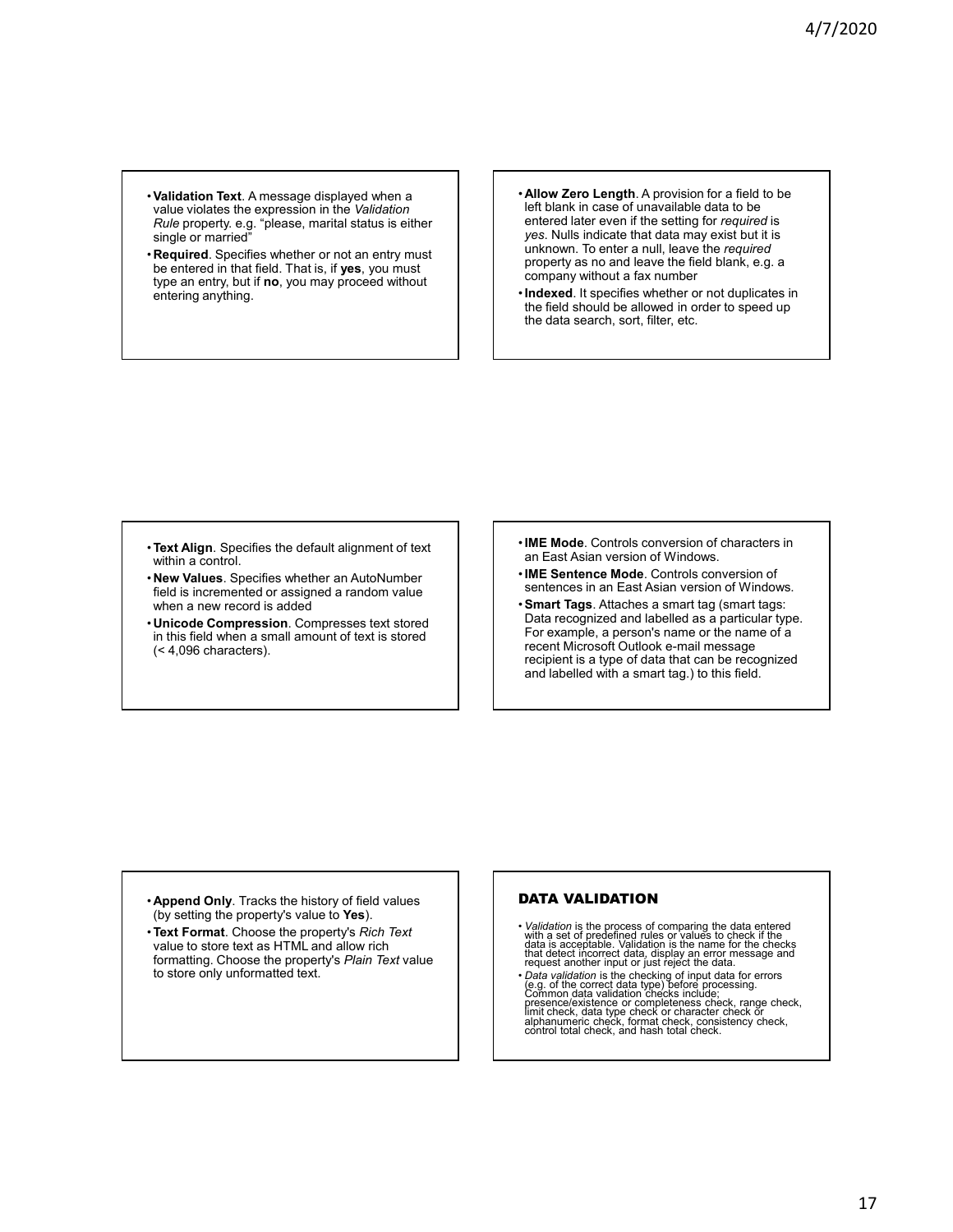# ERRORS

• An error is a fault or an issue that arises unexpectedly causing the program not to function properly and to close. Common types of errors include; transcription errors and transposition errors. Transpositions errors include; error of omission, error of addition, random error, overflows error, rounding up error, and truncation errors.

# WEB DESIGN

### **WEBSITE PUBLISHING**

• Is the process involved in making information available on the World-Wide Web. Which includes designing, organizing and uploading of web pages onto web servers.

# IMPORTANT TERMS

- **Content management:** The activity of acquiring, collecting, editing, tracking, accessing digital content to include in a web site.
- A **content management system** (**CMS**) System with **predesigned** templates used to manage the content of a Web site.
- It allows the content manager or author, who may not know Hypertext Markup Language (**HTML**), to manage the creation, modification or removal of content from a Website without needing the expertise of a Webmaster
- Examples of CMS include **WordPress**, **Joomla**, MS front page, Macromedia **Dreamweaver**.

- •**Webmaster -** is a person who Creates and manages the information content (words and pictures) and organization of a Web site or Manages the computer server and technical programming aspects of a Web site Or does both.
- •**Website Hosting -** Service that allows individuals and organizations to have their own websites accommodated on a particular web server from which they are accessed by others on the World Wide Web.
- •**Web hosts** are companies that provide space (web hosting) on a server they own for use by their clients. A web site can also be hosted on a home or private server in a home or local area network.
- •**Website -** Collection of related hyperlinked web pages hosted on a particular webserver on the World Wide Web. Each Web site may contain one or more web pages. Each site has a home page,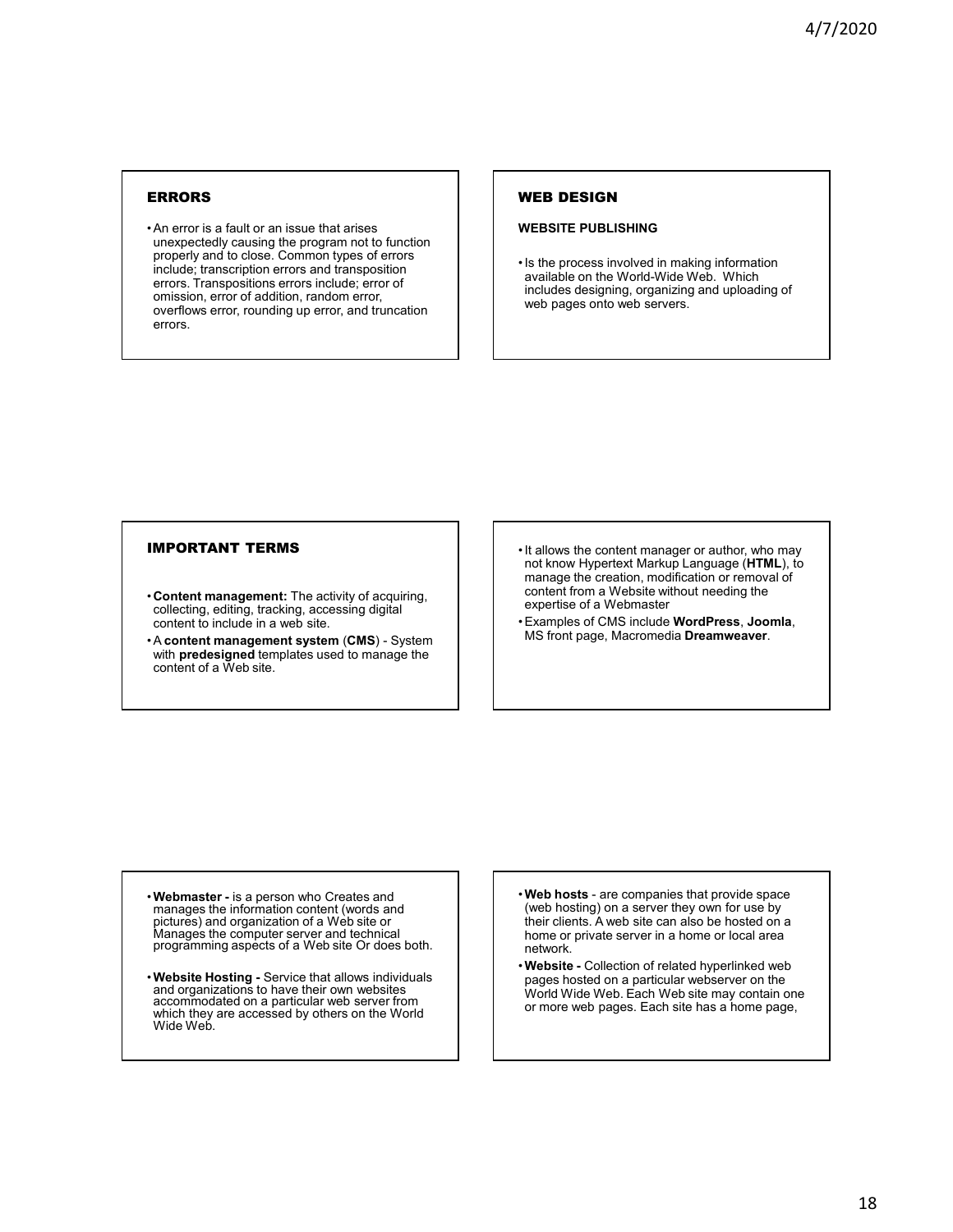- •**Webpage -** Is a document, typically written in HTML that is accessible via HTTP (hypertext transfer Protocol), a protocol that transfers information from the Web server to display in the user's Web browser.
- **Hyperlink -** is the reference or navigation element in a document to another section of the same document or to another document that may be on a different website.

• **HTML** - (Hypertext Markup Language) HTML uses blocks of text enclosed within angled brackets which are referred to as **HTML tags**. These tags are codes which describe the structure and formatting of the document (how the web page is displayed by the browser). The tags describe normal text paragraphs, headings, bullet lists, etc. A user's Web browser reads and displays the HTML document, according to the tags that were used to design the web page.

• **Home page -** A home page is the first or introductory page of a website; it contains the introductory information about the site. By default, it is names as the index page or index.htm to indicate to the browser that this is the first page to open in the site.

## CHARACTERISTICS OF A GOOD WEB **SITE**

- It should be easy to navigate with well arranged, easy to see navigation buttons.
- It should have a Simple and clear layout of **sections** and **content** which makes it user friendly, that is, the visitors should be able to the find content easily.
- It must be pleasing to the eye to encourage visitors to the site.
- It should load quickly to avoid disappointing potential visitors to the site.

- It should have readable font, web safe eye pleasing colours so that visitors can read the content easily.
- It should be interactive with contact information, possibility of e-mail, online communication forum and chats. Message boards etc.
- It should have active links which enable visitors to access other references. Dead link can frustrate visitors.

# USES OF A WEB PAGE OR WEB SITE

- A web site is a Publicity tool or exposure to the public of organisations such as a business or school.
- It is a Communication tool for information exchange between an organization and the public or a group of people.
- A website provides a convenient and cheap base of operation for individuals and businesses. For example, owners of websites can easily advertise on their **websites**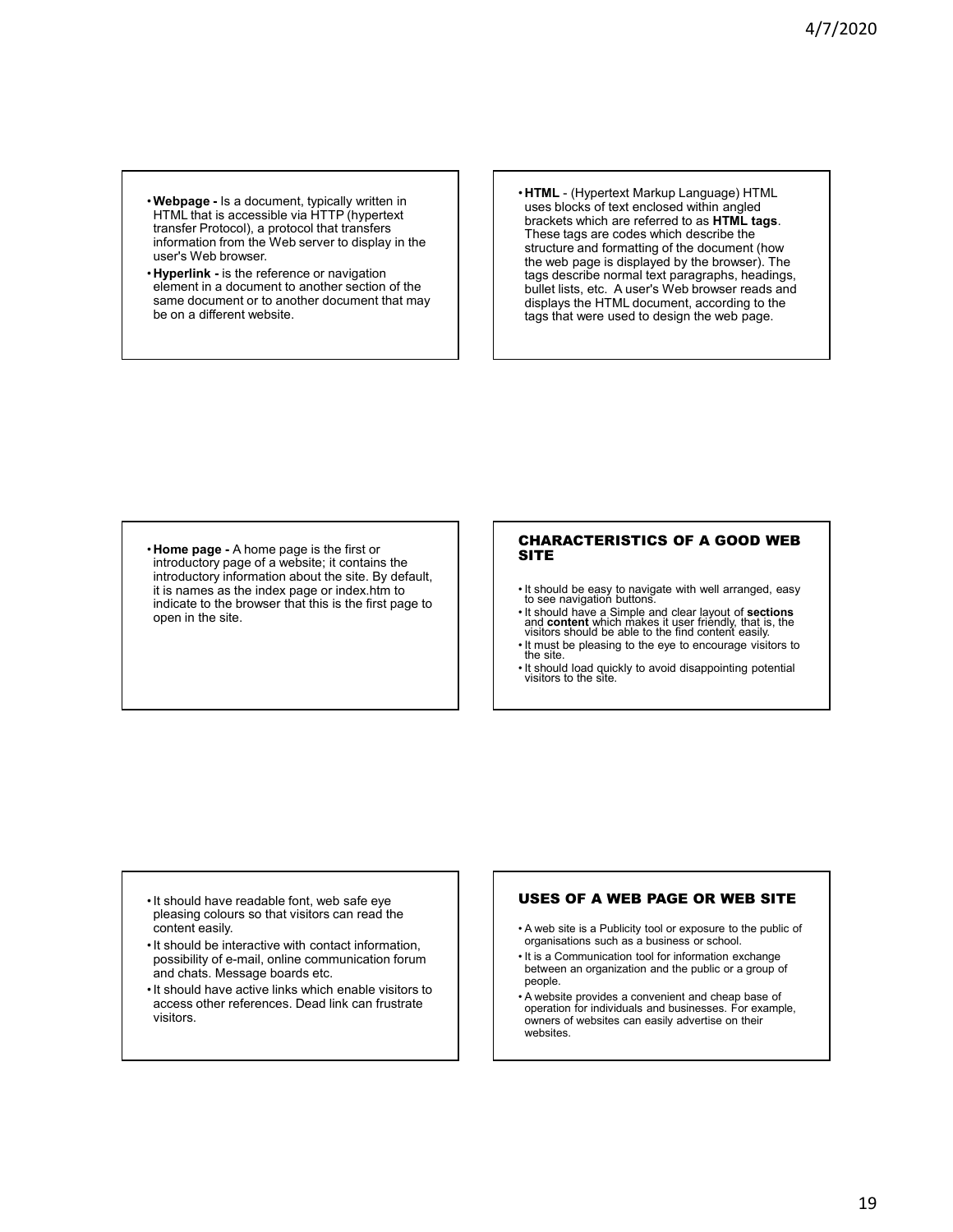• A website is Useful in Marketing of products. • Web sites can be a source of income to advertisers and web site developers. Space can also be hired for advertisements.

# RELEVANCE OF SCHOOL WEBSITES

- School academic work can be posted on a school website for students to access.
- Homework assignments may be included along with web-based activities that students can complete after school.

- **Web Quests** and research activities may be posted on to a school web site, with relevant links for the students to access. Then students can post the work they have completed based on their research.
- A Web Quest is an inquiry-based approach to learning involving students in a wide range of activities that make good use of Internet-based resources. During this activity, questions or problems are often researched, and learners work cooperatively to find solutions. Each learner within a group can be given a "role," or specific area to research.
- Teachers can share ideas with other teachers and make them available to everyone else on the Website.
- It is possible to Communication to parents and the general public.
- Parents can have private access to their **child's class work** and keep abreast of homework/prep assignments, field trips and other events.

# DESIGNING A WEB PAGE

- Designing is the initial process of web publishing through which a web page is created.
- A web page is created using a language called, Hypertext<br>Markup Language, better known as HTML Code. You can<br>write your own coding within a plain text editor, such as<br>Notepad, or use an HTML editor, which will write the for you.
- HTML codes, also referred to as HTML tags, are enclosed by the less than (<) and greater than (>) brackets (angled brackets) and may be written in capital or lower case letters.
- The opening bracket is followed by an element, which is a browser command, and ends with the closing bracket. For example, <font size=2>

an element may also be followed by attributes, which are words describing the properties of the element, and further instruct the browser.

• Attributes are only contained in the opening HTML tags to the right of the element and are separated by a space and followed by an equal  $(=\dot{)}$  sign.